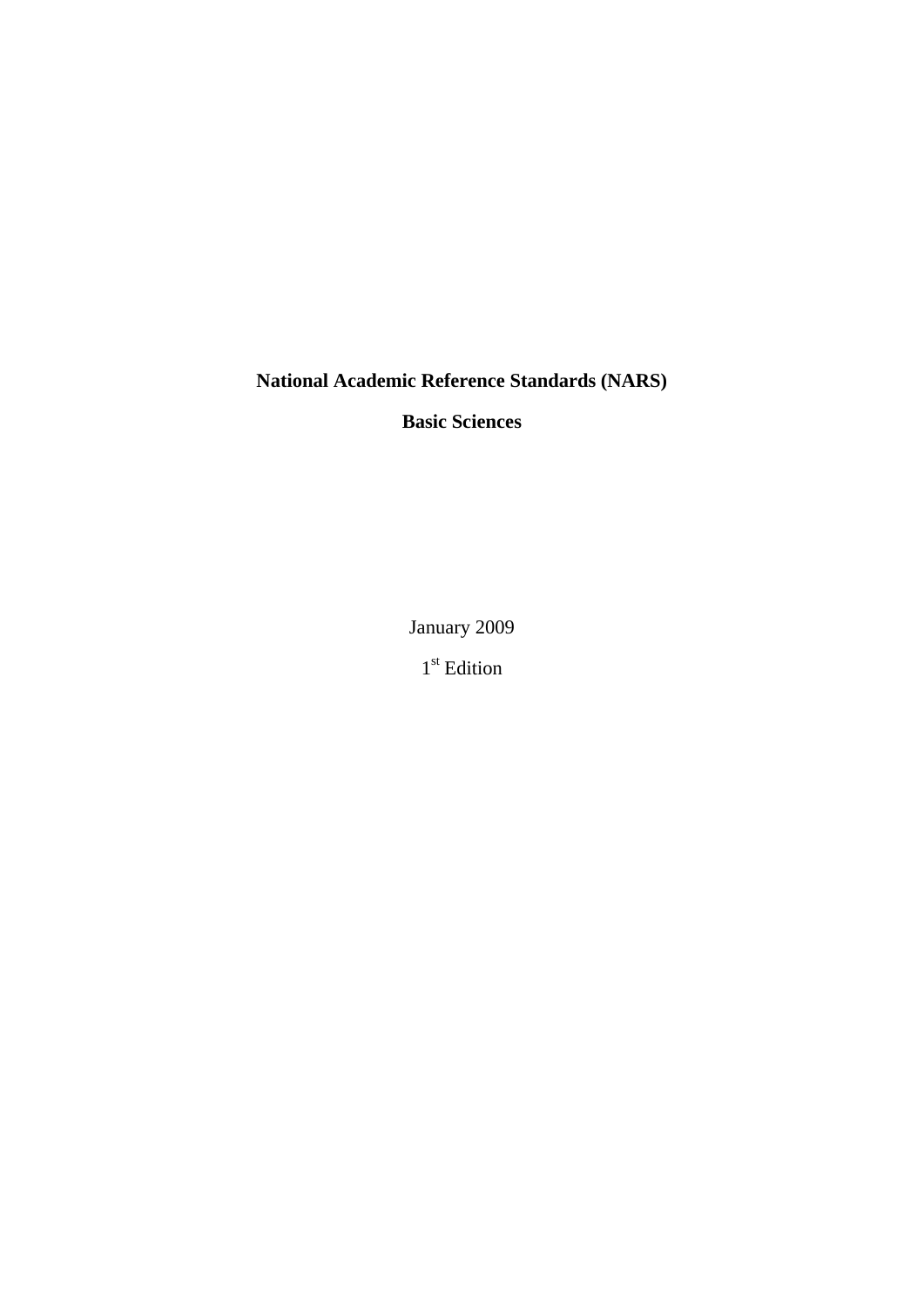## **Table of Contents**

| <b>Introduction to Basic Sciences Education</b>         |    |  |
|---------------------------------------------------------|----|--|
| National Academic Reference Standards                   |    |  |
| National Academic reference Standards for Physics       |    |  |
| National Academic Reference Standards For Biophysics    |    |  |
| National Academic Reference Standards For Chemistry     |    |  |
| National Academic Reference Standards For Biochemistry  |    |  |
| National Academic Reference Standards For Biological    | 24 |  |
| Sciences                                                |    |  |
| National Academic Reference Standards For Geology       |    |  |
| National Academic Reference Standard For Mathematics    |    |  |
| National Academic Reference Standards for Astronomy and |    |  |
| Meteorology                                             |    |  |
| Curriculum Structure                                    | 40 |  |
| Glossary                                                | 41 |  |
| References                                              | 44 |  |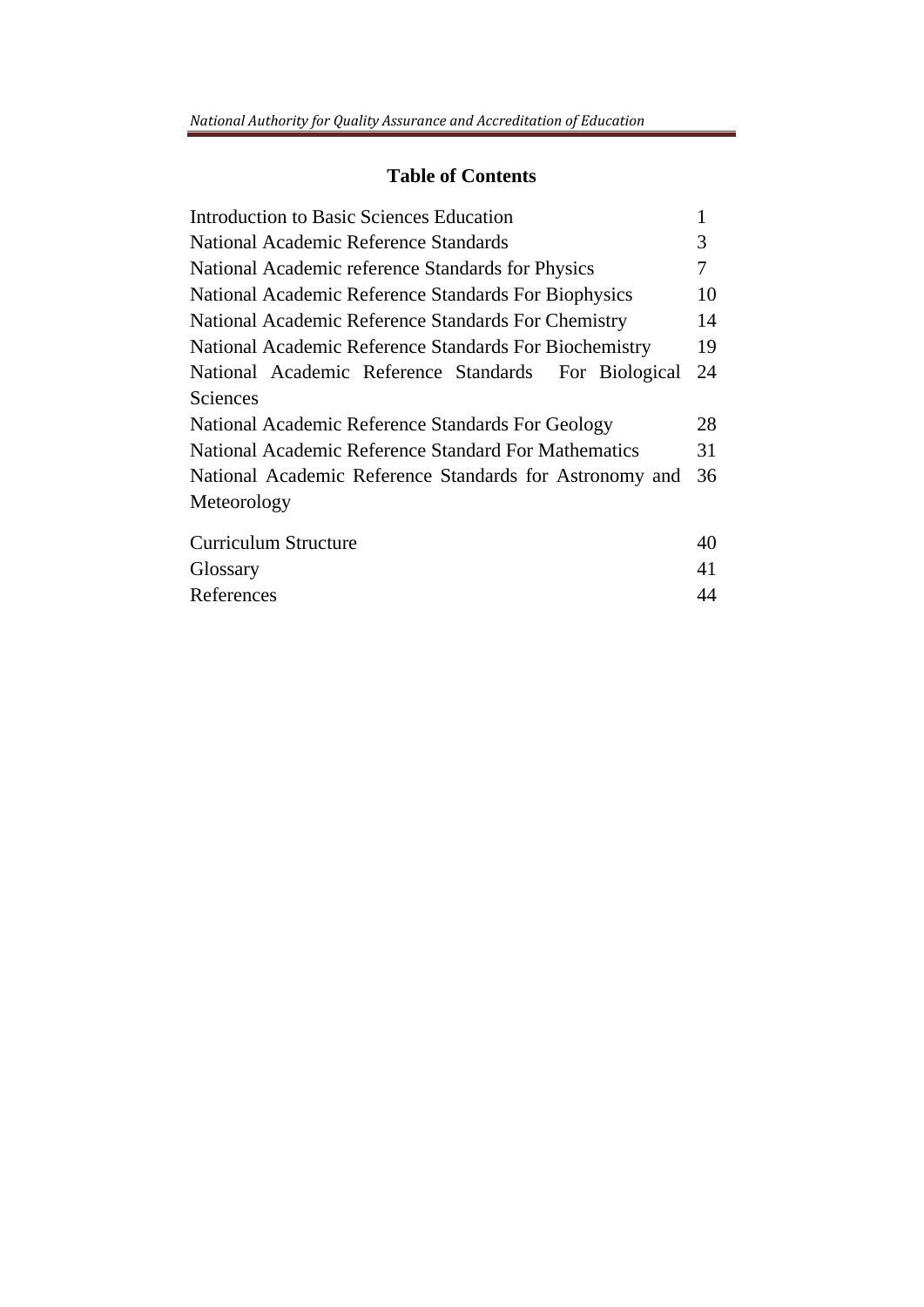### **Introduction to Basic Sciences Education**

The aim of science is to understand the nature and justification of scientific knowledge. Basic Sciences including, physics chemistry, biosciences, earth science and mathematics, furnish the basis for all scientific disciplines.

**Physics** is concerned with the observation, understanding and prediction of natural phenomena and the behavior of man-made systems. It deals with profound questions about the nature of the universe and with some of the most important practical, environmental technology issues. Its scope is broad and involves mathematical theories, experiments and observation, computing technology, materials, nuclear energy and magnetism.

**Chemistry** is the science which deals with the study of atoms and molecules with a great emphasize on their structures, properties, synthesis, and how they interact with each other to create new molecules. Its range and compass are enormous, from the simplest compounds like sodium chloride up to huge and complex biological molecules such as DNA and proteins which form the basis of life itself.

The **biosciences** are the study of life and life-related topics at all levels of complexity from molecules to populations. Studies in biosciences encourage the understanding of multidisciplinary life aspects including physical and chemical nature at different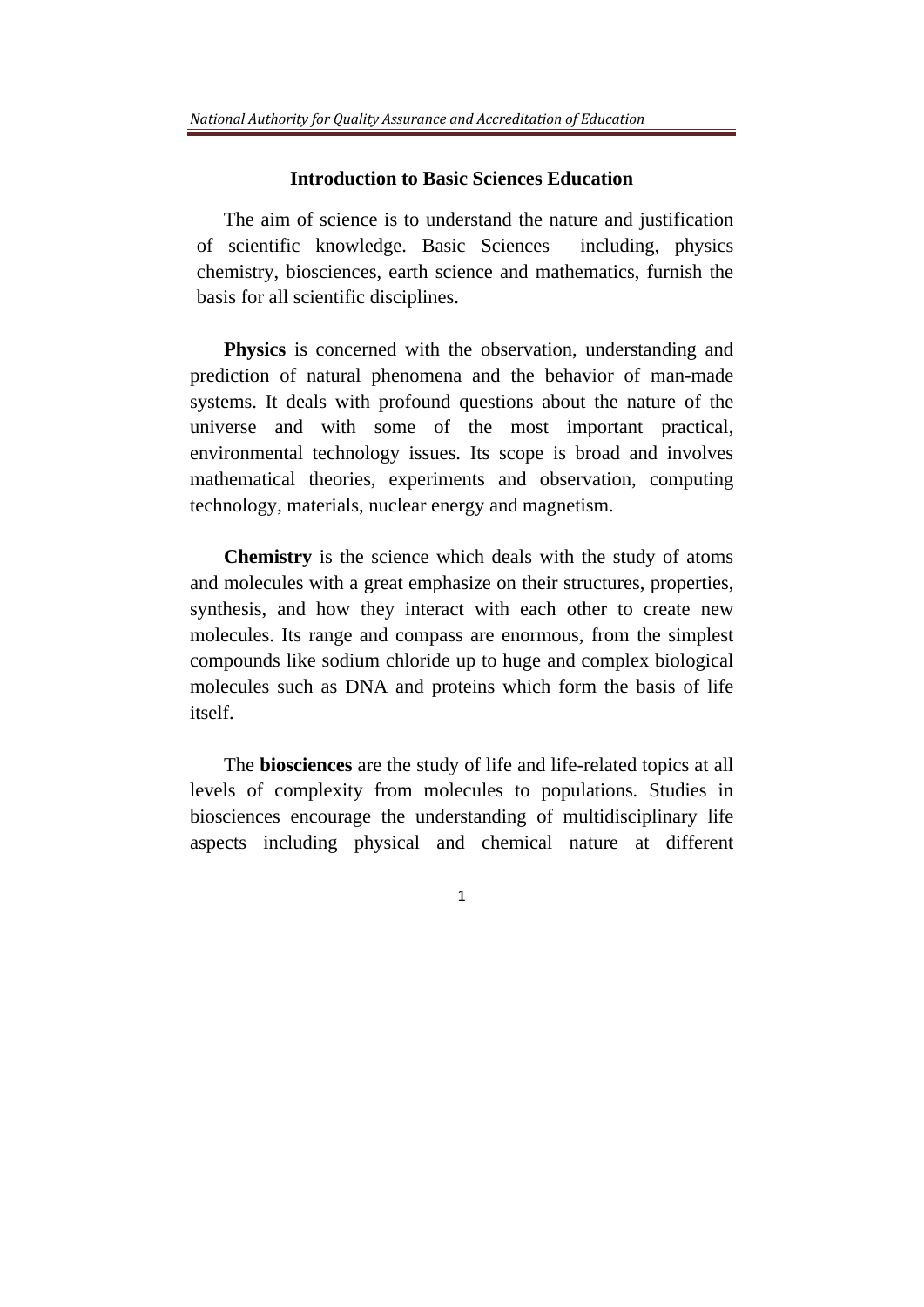complexity. They also include biostatistics, bioinformatics and related advanced techniques.

**Earth science** is the science which attempts an intelligent interpretation of the phenomena resulting from the natural processes acting on and in the earth. It is a broad science and has a number of disciplines such as geology and geophysics.

**Mathematics** is one of the oldest and fundamental sciences. It constitutes a body of established facts, achieved by a reliable method, verified by practice, and agreed on by qualified experts. It develops investigative mathematical computational modeling and establishes new principles.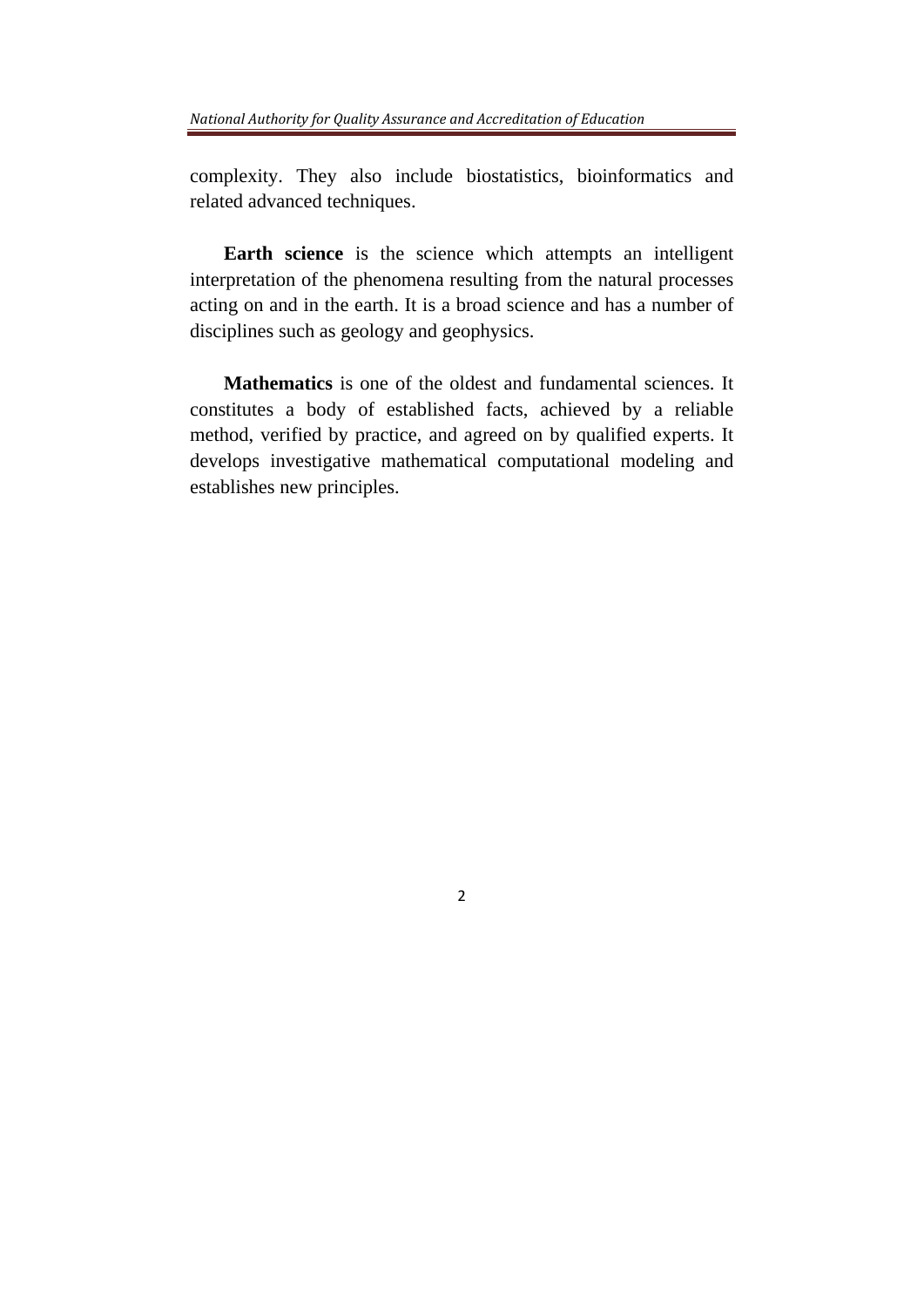#### **I. National Academic Reference Standards**

**1. National Academic Reference Standards** 

## **1.1. General Attributes of the Graduates of Basic Sciences The graduates must be able to:**

- 1.1.1. Recognize the role of Basic Sciences in the development of society.
- 1.1.2. Develop scientific approaches that meet community needs considering economic, environmental, social, ethical, and safety requirements.
- 1.1.3. Utilize scientific facts and theories to analyze and interpret practical data.
- 1.1.4. Collect, analyze, and present data using appropriate formats and techniques.
- 1.1.5. Postulate concepts and choose appropriate solutions to solve problems on scientific basis.
- 1.1.6. Apply effectively information technology relevant to the field.
- 1.1.7. Participate effectively in a multidisciplinary teamwork and be flexible for adaptation, decision making and working under contradictory conditions as well as exhibiting the sense of beauty and neatness.
- 1.1.8. Adopt self and long life-learning and participate effectively in research activities.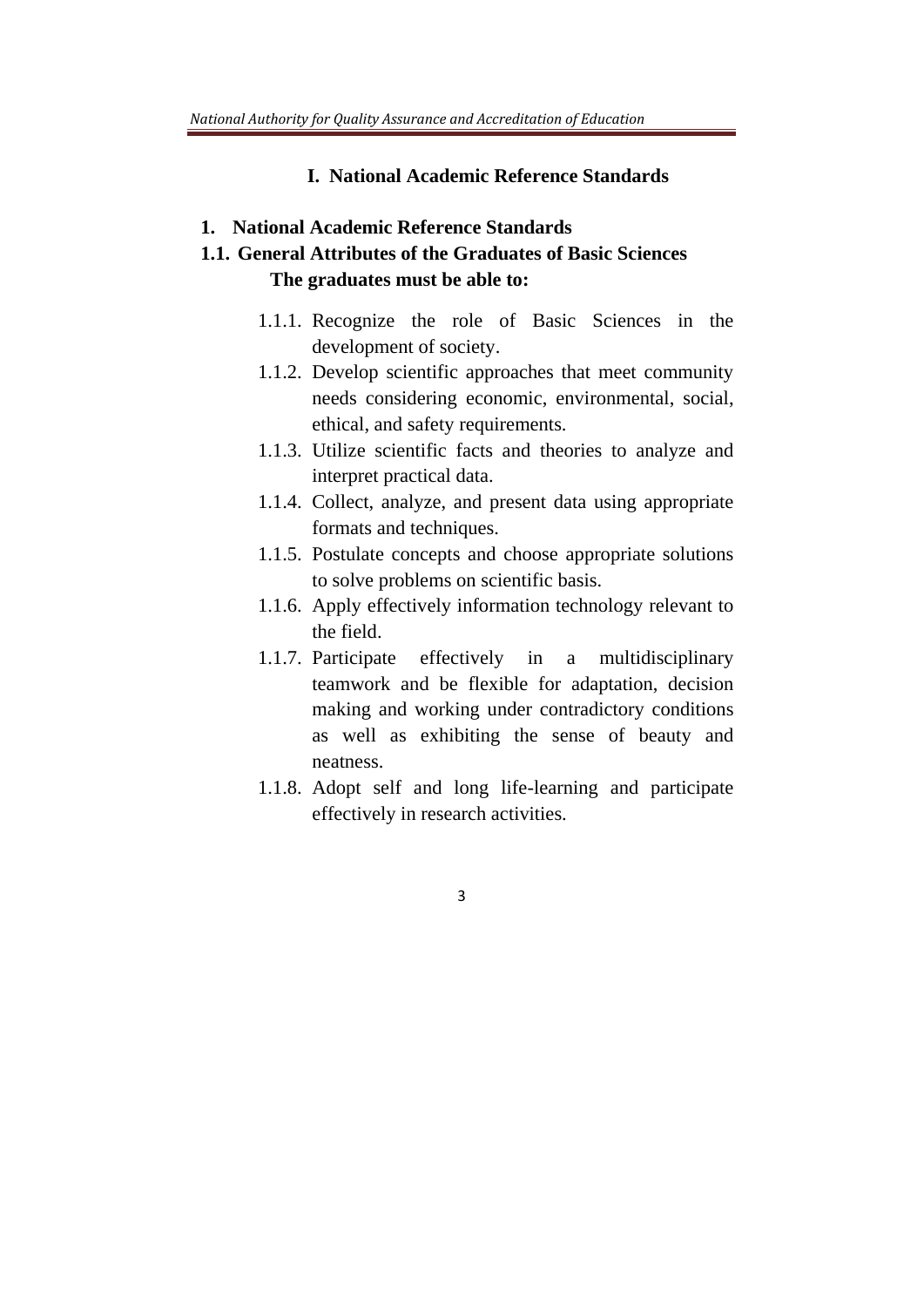1.1.9. Deal with scientific data in Arabic, English or other languages.

## **1.2. Knowledge and Understanding**

### **Graduates must acquire knowledge and understanding of:**

- 1.2.1. The related basic scientific facts, concepts, principles and techniques.
- 1.2.2. The relevant theories and their applications.
- 1.2.3. The processes and mechanisms supporting the structure and function of the specific topics.
- 1.3. The related terminology, nomenclature and classification systems.
- 1.2.4. The theories and methods applied for interpreting and analyzing data related to discipline.
- 1.2.5. The developmental progress of the program-related knowledge.
- 1.2.6. The relation between the studied topics and the environment.

## **1.3. Practical and Professional Skills The graduates must be able to:**

- 1.3.1. Plan, design, process and report on the investigated data, using appropriate techniques and considering scientific guidance.
- 1.3.2. Apply techniques and tools considering scientific ethics.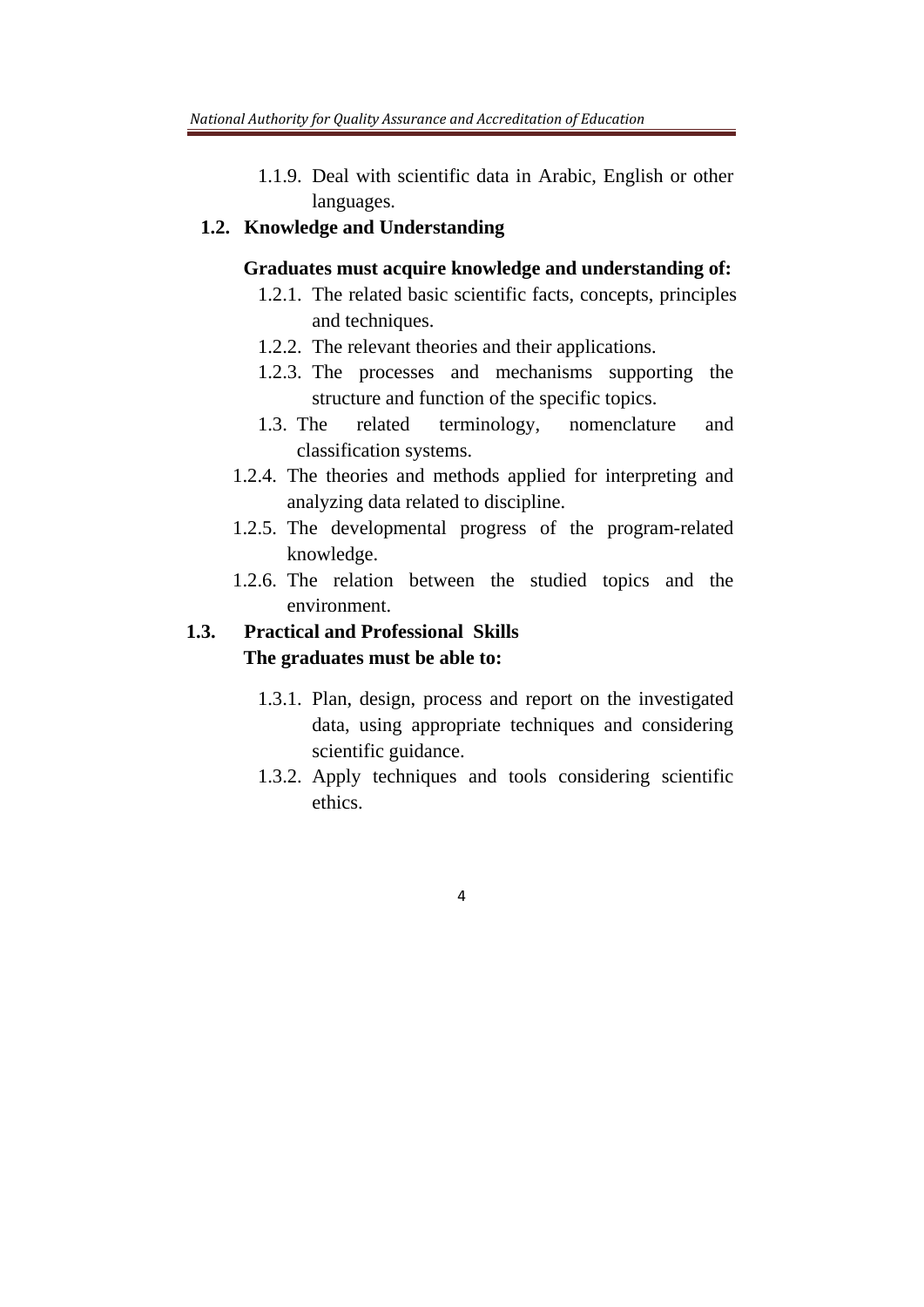- 1.3.3. Solve problems using a range of formats and approaches.
- 1.3.4. Identify and criticize the different methods used in addressing subject related issues.

## **1.4.Intellectual Skills**

### **The graduates must be able to:**

- 1.4.1. Differentiate between subject-related theories and assess their concepts and principles.
- 1.4.2. Analyze, synthesize, assess and interpret qualitatively and quantitatively science relevant data.
- 1.4.3. Develop lines of argument and appropriate judgments in accordance with scientific theories and concepts.
- 1.4.4. Postulate and deduce mechanisms and procedures to handle scientific problems.
- 1.4.5. Construct several related and integrated information to confirm, make evidence and test hypotheses.

## **1.5.General and Transferable Skills**

### **The graduates must be able to:**

- 1.5.1. Use information and communication technology effectively.
- 1.5.2. Identify roles and responsibilities, and their performing manner.
- 1.5.3. Think independently, set tasks and solve problems on scientific basis.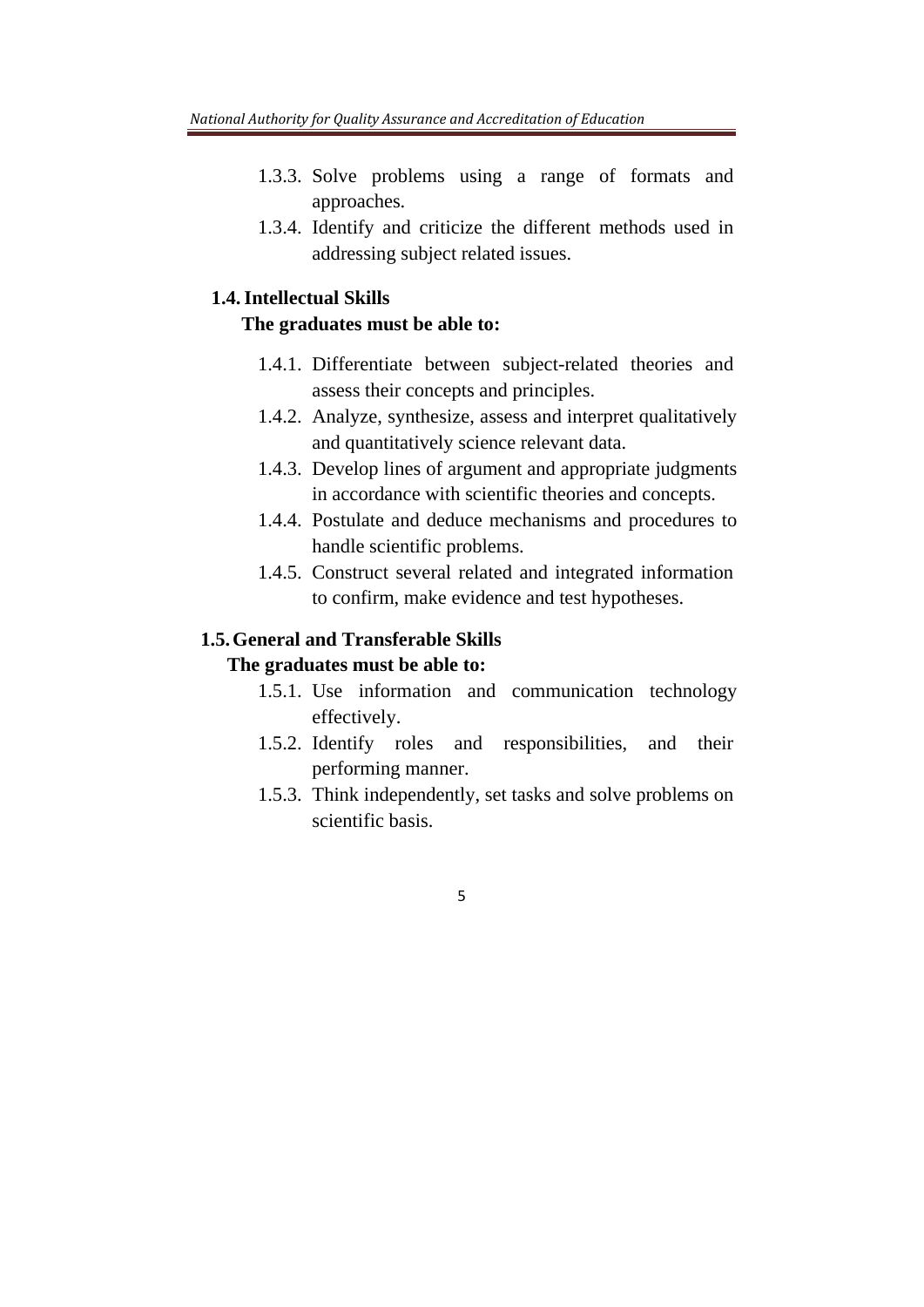- 1.5.4. Work in groups effectively; manage time, collaborate and communicate with others positively.
- 1.5.5. Consider community linked problems, ethics and traditions.
- 1.5.6. Acquire self- and long life–learning.
- 1.5.7. Apply scientific models, systems, and tools effectively.
- 1.5.8. Deal with scientific patents considering property right.
- 1.6.9. Exhibit the sense of beauty and neatness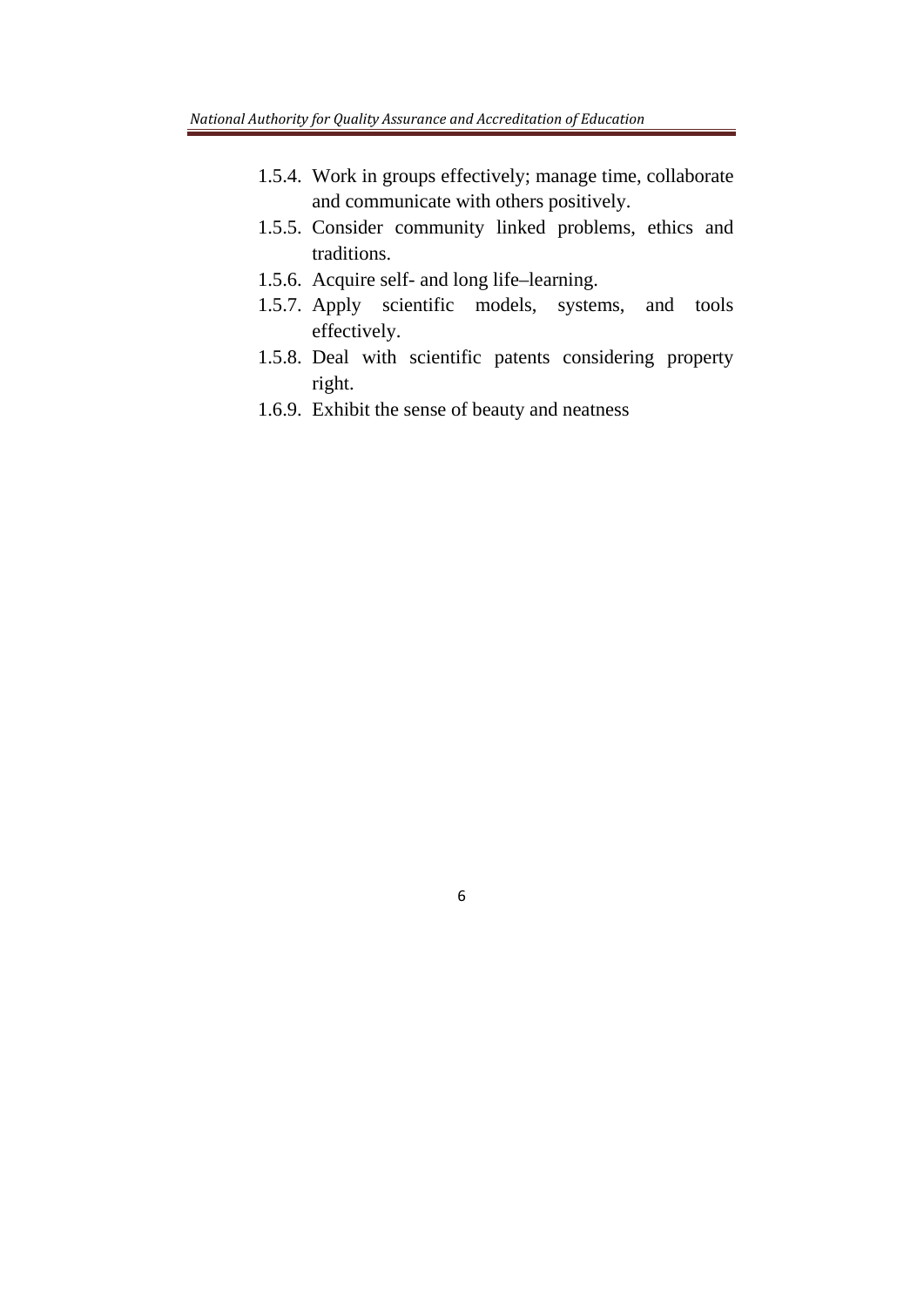#### **2. National Academic Reference Standards for Physics**

Physics is the study of energy and behavior of single atom and its components. Physics is the foundation upon which the other physical sciences are based such as; astronomy, chemistry and geology. The beauty of physics lies in the simplicity of the fundamental physical theories and assumptions that can alter and expand our view of the world around us. Like all sciences, physics is based on experimental observations and quantitative measurements. The main objective of physics is to use a limited number of fundamental laws that govern natural phenomena to develop theories that can predict the results of future experiment.

Physicists are expected to become investigators in industrial or research institutions. They can also have careers as air navigators and instrument manufacturers, scientific reporters, technical consultants and university staff members. They can also be employed in information technology companies, educational institutions and health care organizations.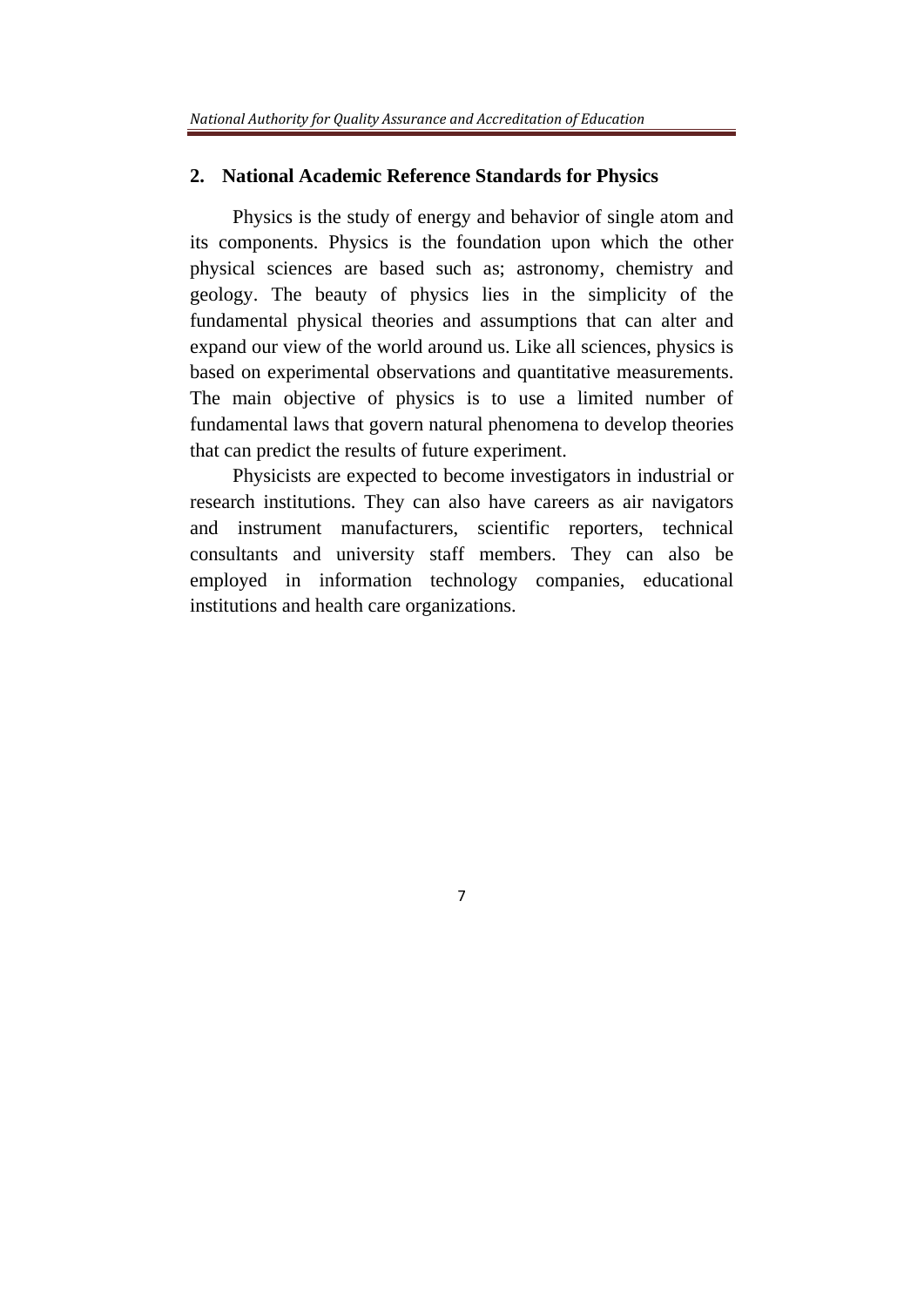#### **2.1. The Attributes of a Physicist**

 **In addition to the general attributes of basic sciences graduates, the physics graduates must be able to:** 

- 2.1.1. Demonstrate a good basic knowledge of structural and functional aspects of physical systems at many spatial scales, from single molecule to the whole system.
- 2.1.2. Connect fundamental ideas about the physical behavior of matter and energy to system's structure and function.

### **2.2. Knowledge and Understanding**

## **In addition to the general knowledge acquired by Basic Sciences graduates, the physics graduates must know and understand the:**

- 2.2.1. Characteristics and physical properties of matter.
- 2.2.2. Static and dynamic properties of fluids.
- 2.2.3. The Basics of Electricity.
- 2.2.4. Concepts of electromagnetism.
- 2.2.5. Principles of heat transfer and thermodynamics.
- 2.2.6. Theoretical and practical aspects of optics, nuclear physics and other related branches.
- 2.2.7. Application of advanced physical techniques.
- 2.2.8. Basics and mechanisms of energy transfer.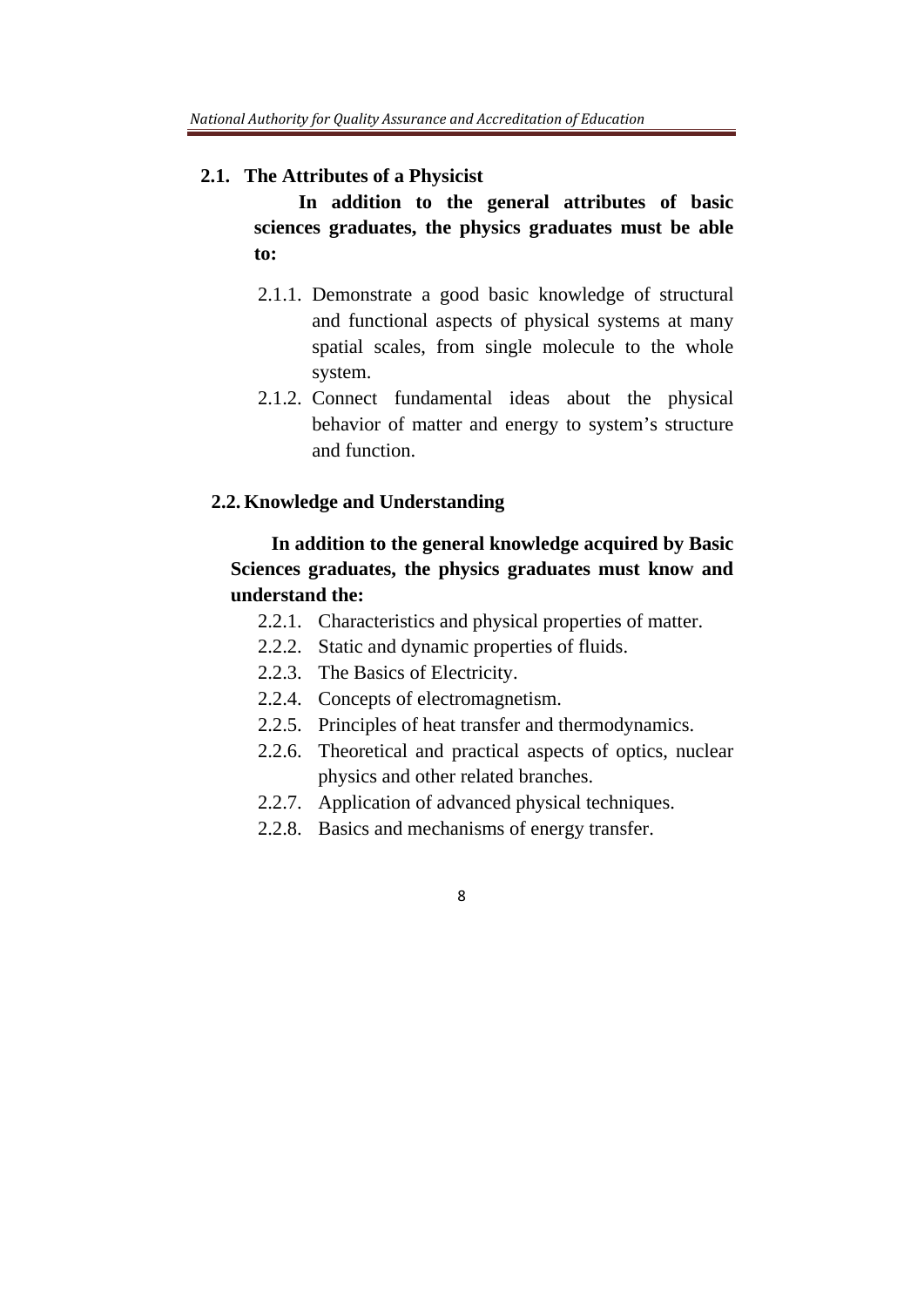#### **2.3. Practical and Professional skills**

## **In addition to the general skills acquired by Basic Sciences graduates, the physicist must be able to:**

- 2.3.1. Apply mathematical tools and techniques to analyze and interpret experimental results.
- 2.3.2. Implant comprehensive physical knowledge and understanding as well as intellectual skills in research tasks.
- 2.3.3. Use the national standards for laboratory equipment which are essential for practical research work.
- 2.3.4. Present theoretical and experimental results in understandable forms such as tables and graphs.

#### **2.4. Intellectual skills**

## **In addition to the general skills acquired by Basic Sciences graduates, the physicist must be able to:**

- 2.4.1. Utilize theories of physics to interpret physical phenomena.
- 2.4.2. Apply appropriate physical principles to create and analyze system components.
- 2.4.3. Choose optimum solutions for physical problems based on analytical thinking.
	- 9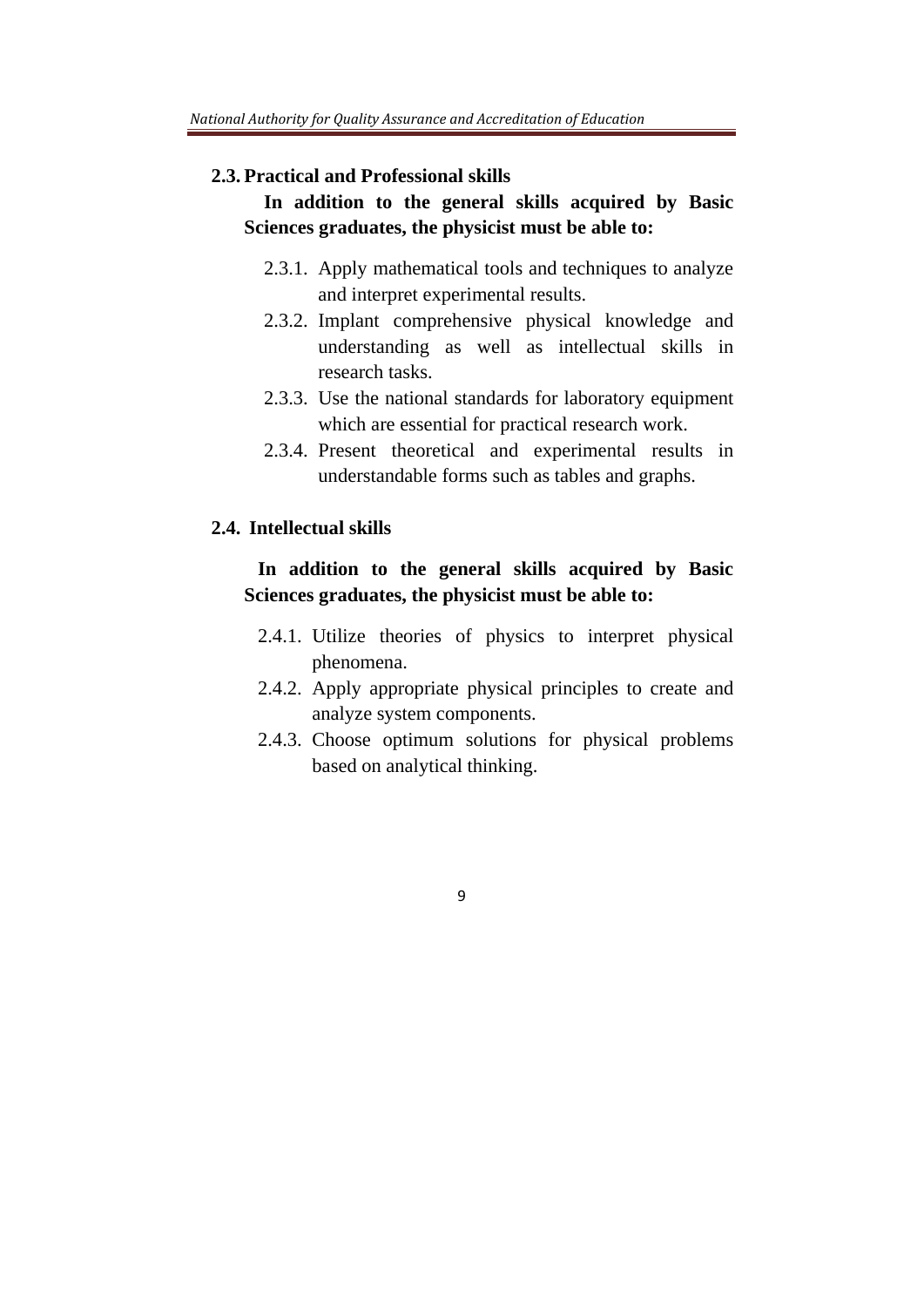## **3. National Academic Reference Standards For Biophysics**

Biophysics is an interdisciplinary science that applies the theories and methods of physical sciences to solve biological problems. Biophysicists use the ideas, instrumentation and computational models of physics to understand living systems. The biophysics shares a common interest in combining biology and physical principles applied to biological systems and medical sciences. There is a wide range of sub-disciplines of biophysics such as cell membrane biophysics, radiation and environmental biophysics, biophysics of macromolecules and sub-cellar components, nuclear magnetic resonance in medicine and biology. Biophysics studies the structure and function of proteins, nucleic acids and lipids at the molecular level. Biophysics investigates dynamics in areas such as vision, hearing and motility as well as molecular structure, signal transmission and transduction of signals in nerve and muscle. This discipline has wide industrial applications as biomaterials and in medicine as radiotherapy and radiodiagnosis.

Therefore, a wide range of careers is available to biophysicists. They can work primarily in medical and research laboratories, in educational and health institutions and in medical industries or become scientific reporters.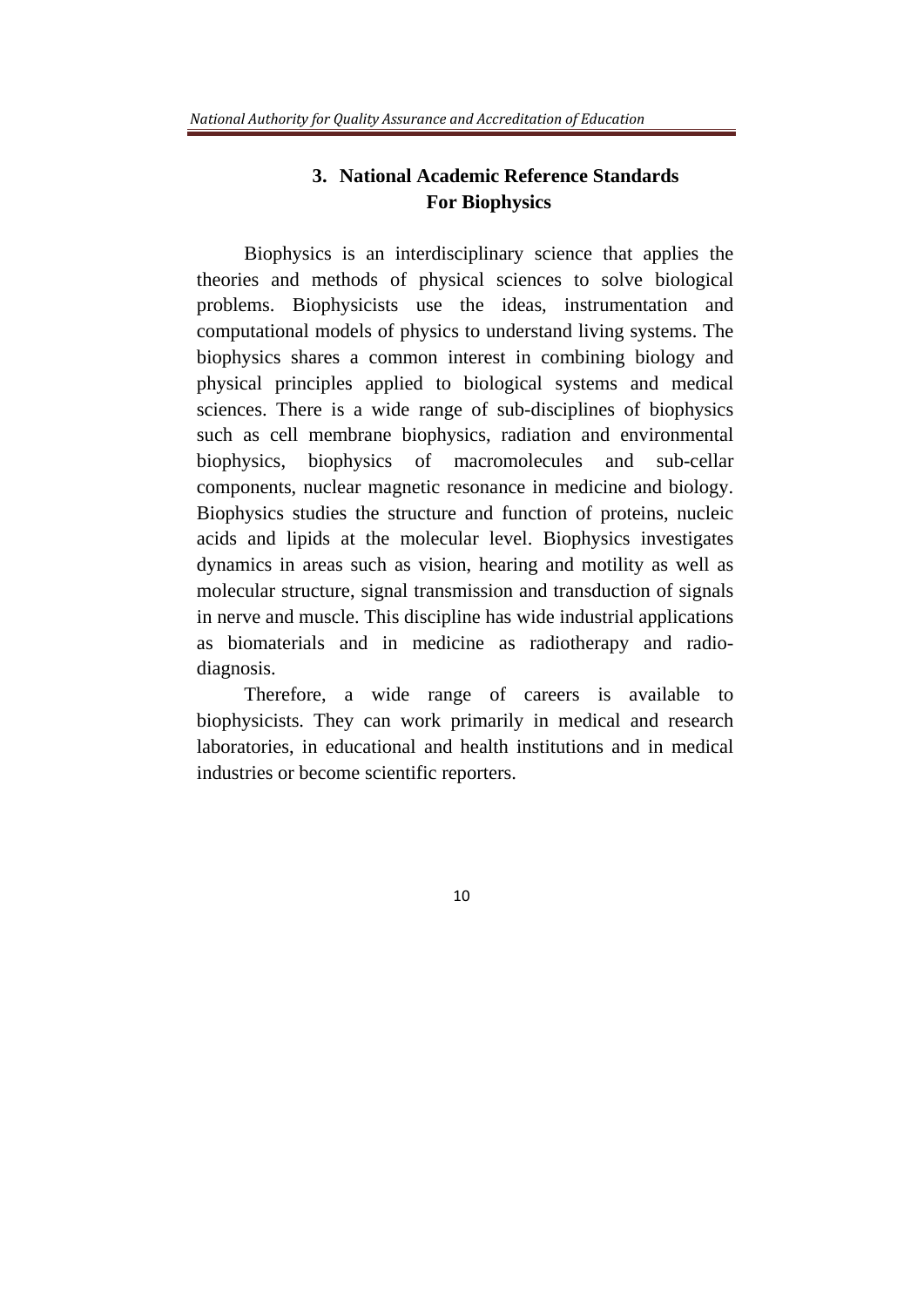#### **3.1. The attributes of a biophysicist**

## **In addition to the general attributes of a Basic Sciences graduates, the biophysics graduates must be able to:**

- 3.1.1. Design and conduct experiments and to analyze and interpret biophysical data.
- 3.1.2. Attain good basic knowledge of structural and functional aspects of biological systems from single molecule to the entire organism.
- 3.1.3. Connect fundamental ideas about the physical behavior of matter and energy to biological structure and function.
- 3.1.4. Use Mathematical framework in quantitative predictions of behavior of living systems.

### **3.2. Knowledge and understanding:**

**In addition to the general knowledge acquired by Basic Sciences graduates, the biophysics graduates must know and understand the:** 

> 3.2.1. Macromolecular structures, enzyme mechanisms, cellular behavior, excitation in nerve, muscle and visual cells.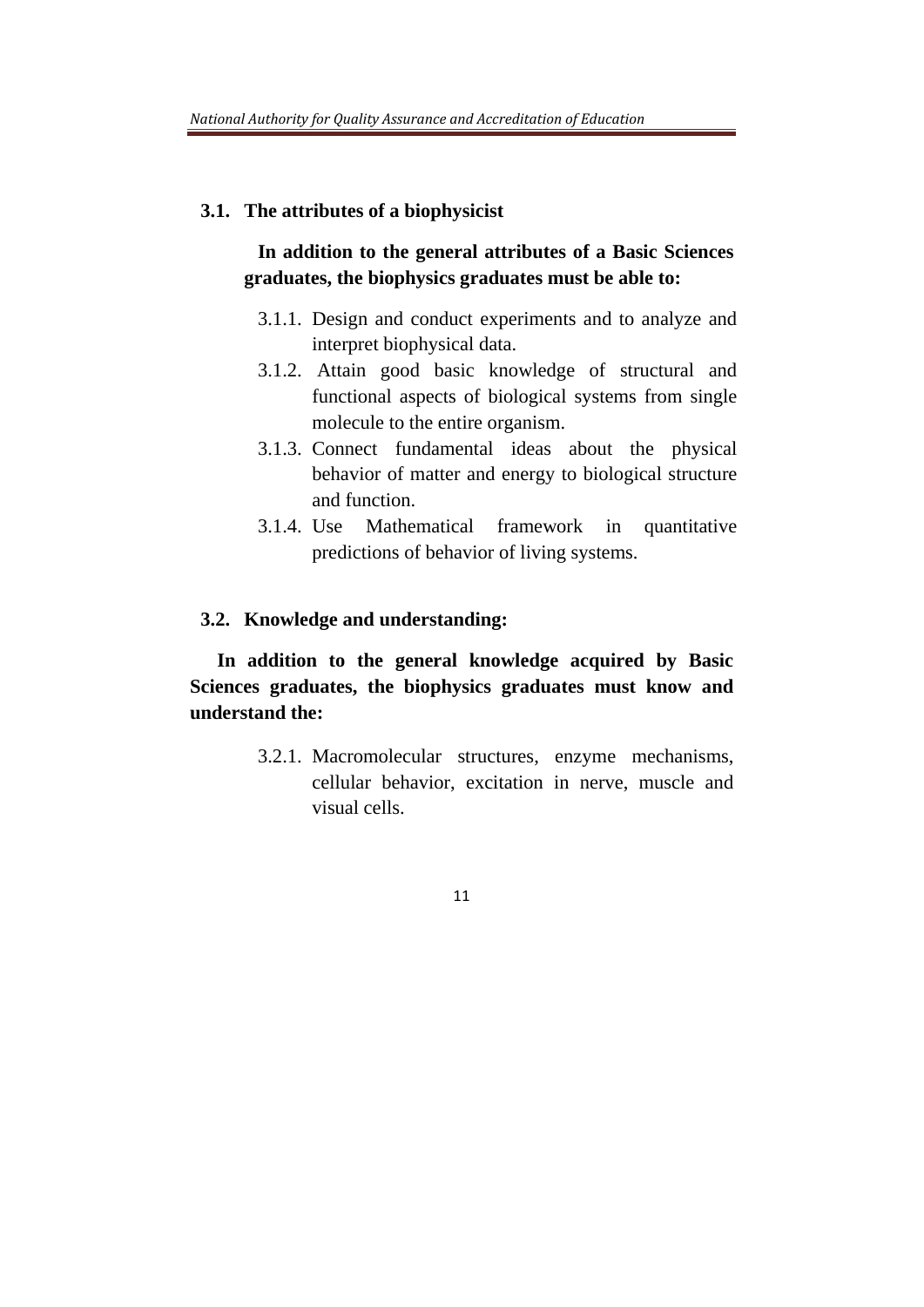- 3.2.2. Basics of hearing, vision, smelling, taste, and tactile by sense organs and its conversion into electrical impulses.
- 3.2.3. Conversion of chemical energy into Mechanical energy and movement by muscles.
- 3.2.4. Cell membrane biophysics.
- 3.2.5. Biological effects of radiations on Biological systems.
- 3.2.6. Application of advanced Biophysical and Biomedical Techniques.
- 3.2.7. Principles of modeling for Biological Systems.

## **3.3 Practical and Professional skills The graduates of Biophysics Program must be able to:**

- 3.3.1. Apply Mathematical methods to test, analyze and interpret Biophysical experimental results.
- 3.3.2. Use the national standards for laboratory equipment essential to practice research work.
- 3.3.3. Implant comprehensive biophysical knowledge, understanding as well as intellectual skills in research work.
- 3.3.4. Use computational program packages and tools in laboratory work.
- 3.3.5. Handle radiation sources and Biological samples safely.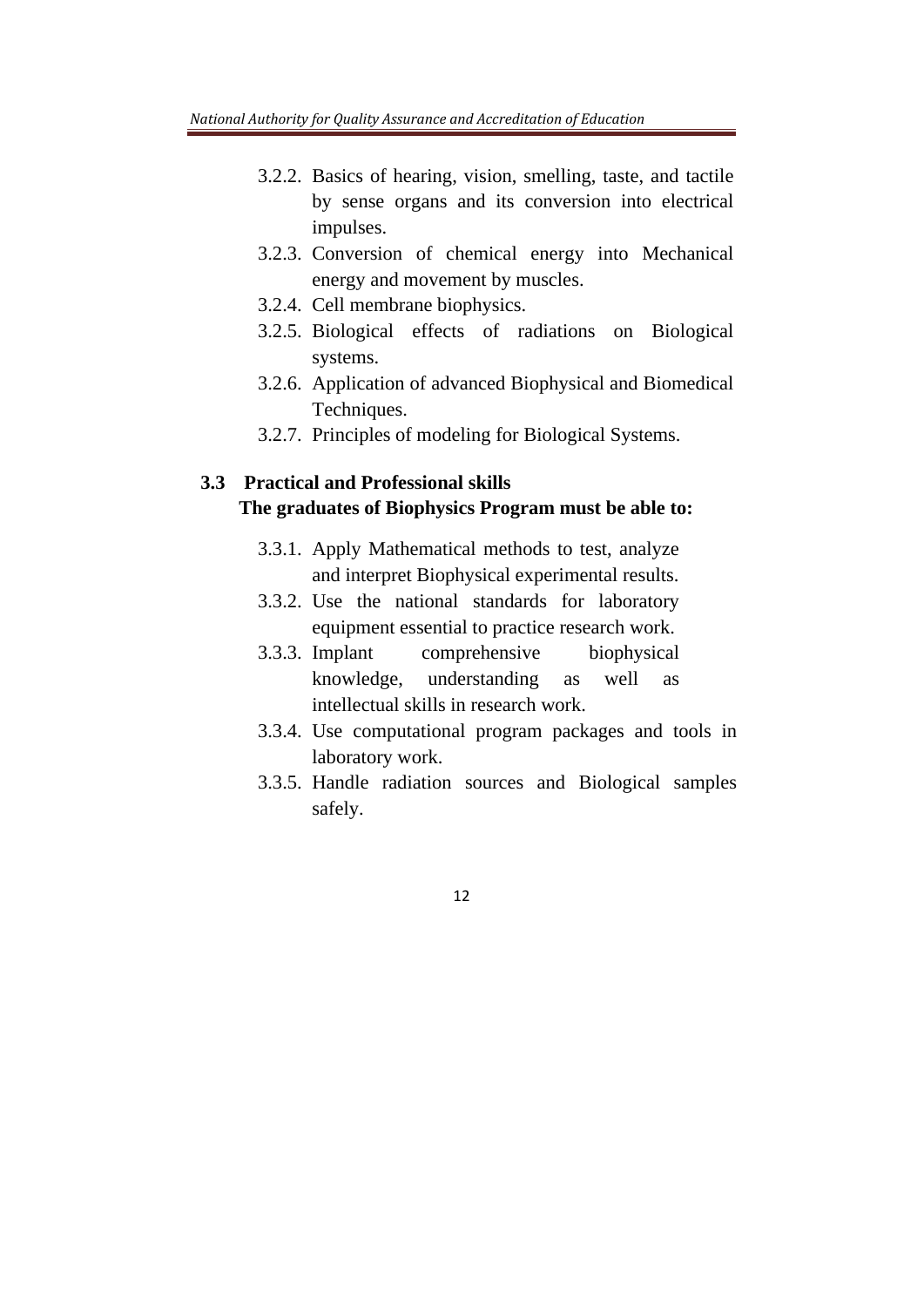#### **3.4. Intellectual skills**

## **The graduates of Biophysics Program must be able to:**

- 3.4.1. Use principles of biophysics in analyzing signals originating from biological systems.
- 3.4.2. Choose appropriate solutions for Biophysical problems.
- 3.4.3. Design and apply models based on experimental data derived from Biological systems.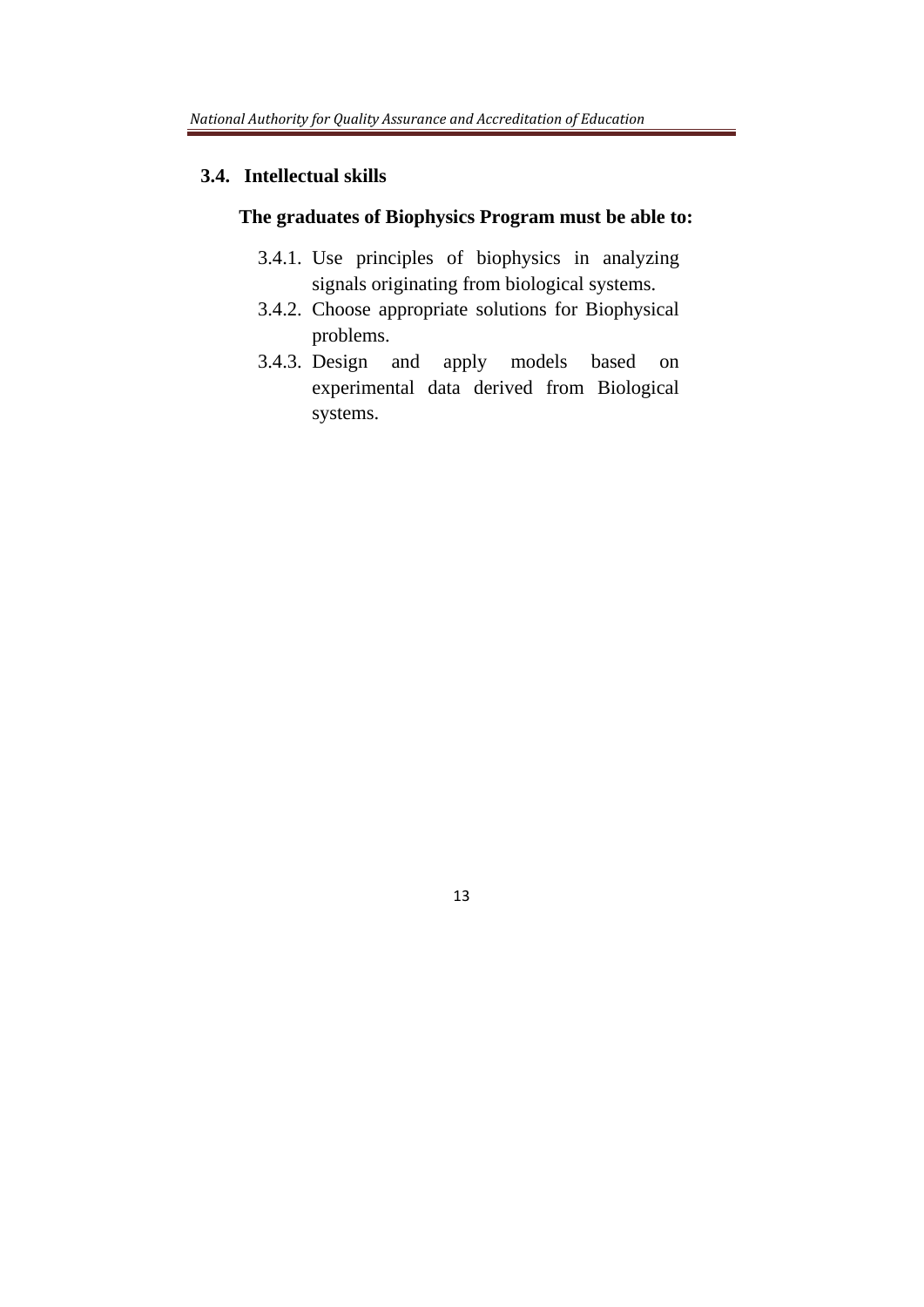## **4. National Academic Reference Standards For Chemistry**

Chemistry is the science which provides the concepts, knowledge, principles and theories necessary for the intellectual framework of understanding the properties of atoms and molecules as well as the relationship between structure and reactivity from fundamentals to the frontiers of current research. The study of chemistry focuses strongly on a wide range of analytical and practical skills required to practice the subject. Chemistry enables students to examine changes of materials during physical and chemical processes, and learn how to observe and measure results. Chemistry in turn, draws on the facts and theory of physics and mathematics as tools necessary to evaluate and express quantitative chemical information. Therefore, knowledge of the dynamic and the evolving science of chemistry is essential to the discovery, understanding and development of other sciences such as biology, medicine, pharmacy, materials science, engineering and many other related sciences.

Studying for a degree in Chemistry is a sound basis for the students where they can extend their knowledge of the subject and develop many of the scientific and employability skills which are necessary for most occupations. Therefore, chemists can have opportunities to work as scientists in research activities in governmental agencies and private laboratories. They can be employed as product developers and quality control of manufactures in the industrial sectors. Chemists can utilize their wide chemistry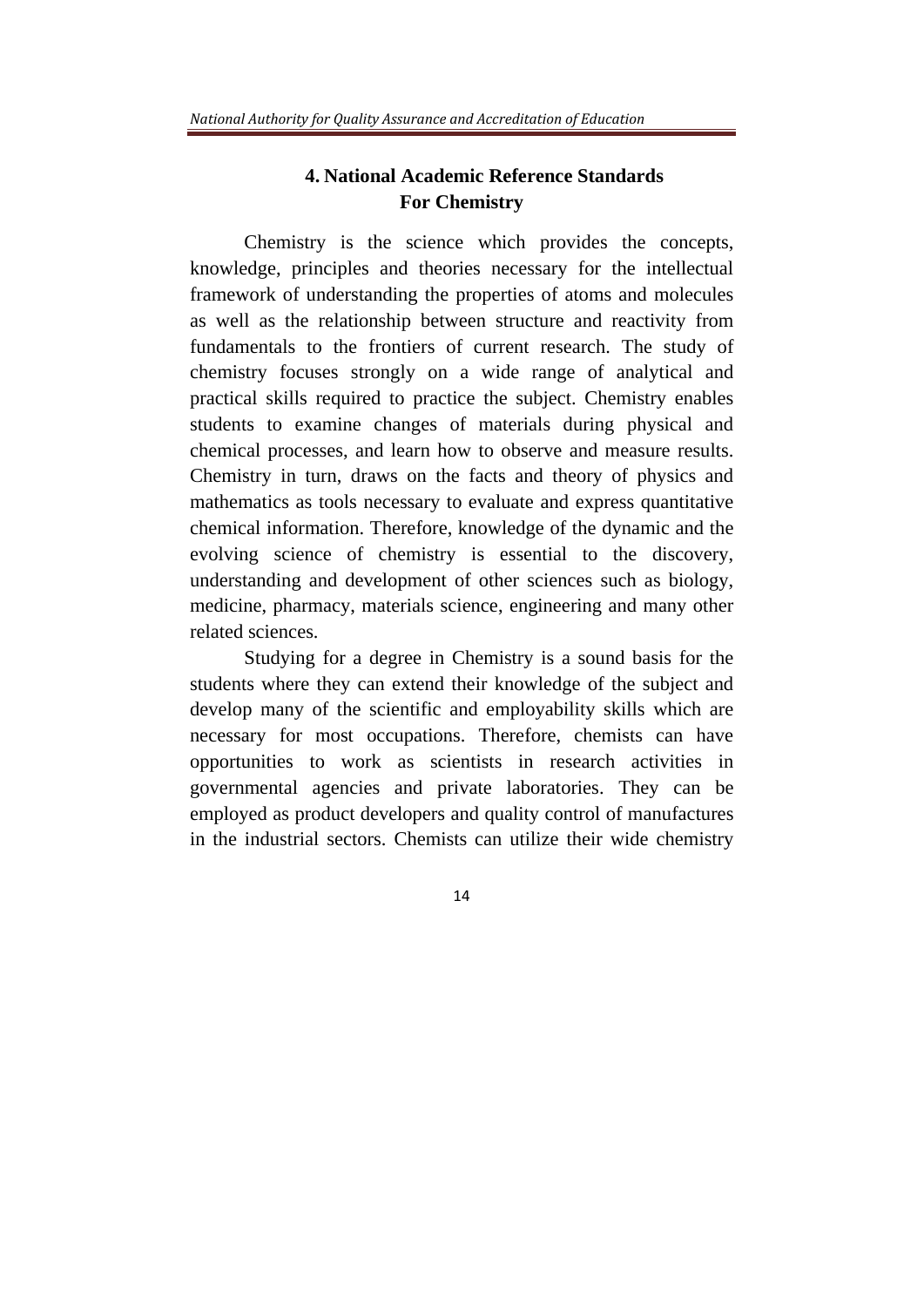knowledge and skills in other areas such as sales representative for chemical products, pharmaceuticals or laboratory equipment. In addition, chemistry graduates can be involved in educational institutions.

The Academic Reference Standards represent general expectations about the standards for the award of qualifications at the B.Sc degree in chemistry, and articulate the attributes and capabilities that the graduates should be able to demonstrate. Regardless of the institution, the undergraduates of chemistry programs should provide students with an education in the main branches of chemistry, namely:

- 1. Analytical chemistry: study of the structure, composition and analysis of substances,
- 2. Inorganic chemistry: study of non-carbon-based compounds,
- 3. Organic chemistry: study of carbon-based compounds,
- 4. Physical chemistry: application of concepts and laws to study the characteristics of atoms and molecules as well as chemical reactions,
- 5. Computational chemistry: study of the principles and theories of quantum mechanics.

### **4.1. The Attributes of a Chemist**

**In addition to the general attributes of the basic science graduates, the chemist must develop a group of attributes which are the ability to:**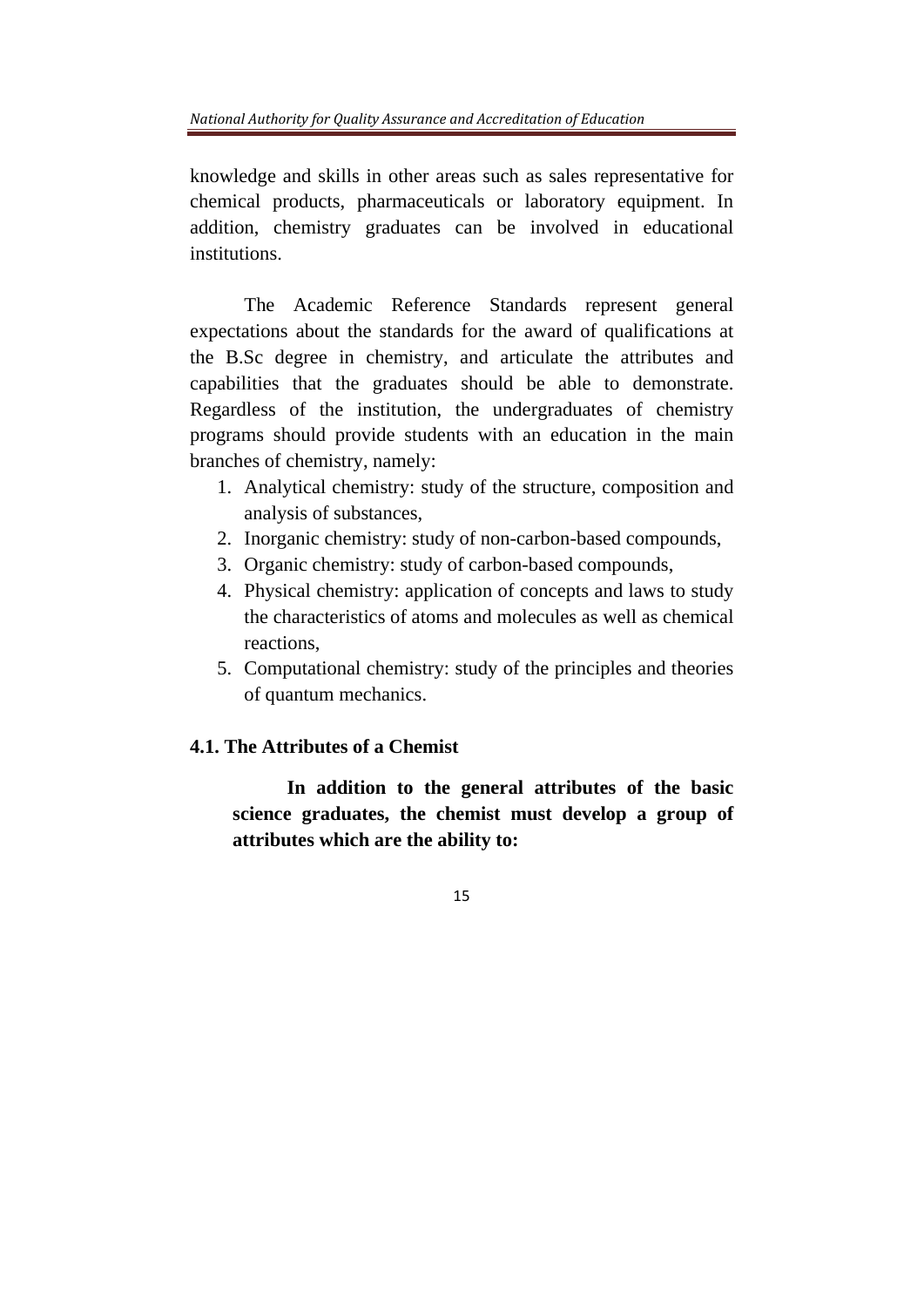- 4.1.1. Design and conduct experimental work, critically evaluate the outcomes, review and report on practice.
- 4.1.2. Have knowledge and experience of working with relevant and advanced laboratory techniques.
- 4.1.3. Participate in and review quality control processes, manage risks and organize time to finish jobs.
- 4.1.4. Demonstrate wide background knowledge related to the different branches of chemistry.

### **4.2. Knowledge and Understanding**

 **In addition to the general knowledge acquired by the basic science graduates, the chemist should be able to demonstrate knowledge and understanding of:** 

- 4.2.1. Chemical concepts, nomenclature, formulae and units.
- 4.2.2. Characteristics of the different states of the matter and elements including trends within the periodic table and the related theories.
- 4.2.3. The principles, procedures and techniques used in chemical analysis, characterization and structural investigations of different chemical compounds.
- 4.2.4. The major types of chemical reactions, their characteristics and mechanisms as well as their kinetics including catalysis.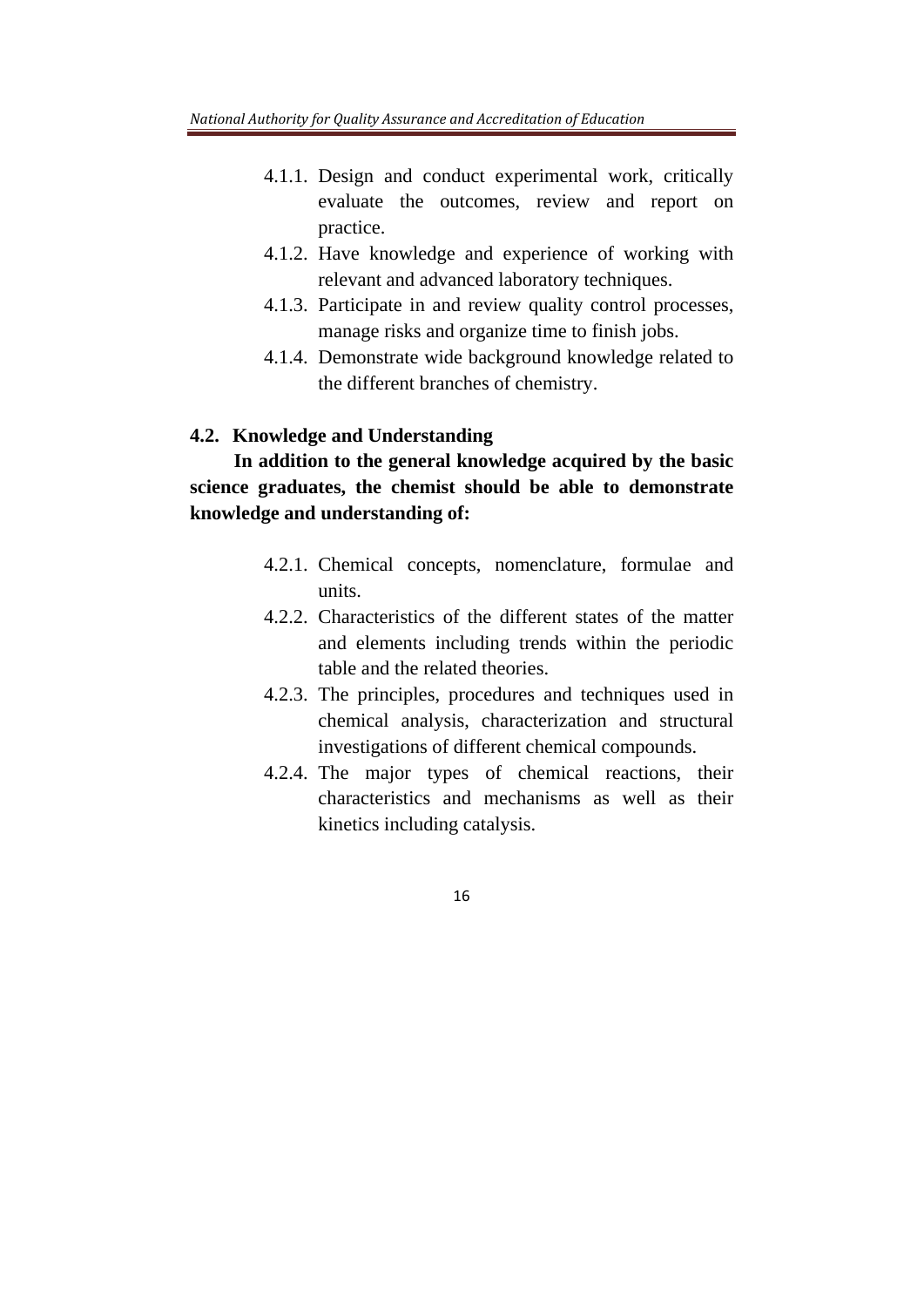- 4.2.5. The principles of thermodynamics and quantum mechanics including their applications in chemistry.
- 4.2.6. The constitution and properties of the different chemical compounds, including the main synthetic pathways and the relation between the properties of individual atoms and molecules.
- 4.2.7. The current issues of chemical research and technological development.

## **4.3. Practical and Professional skills:**

## **The Graduates of Chemistry Program must be able to:**

- 4.3.1. Assess risk in laboratory work taking into consideration the specific hazards associated with the use of chemical materials as well as the safe and proper operation of the laboratory techniques.
- 4.3.2. Conduct standard laboratory procedures involved in analytical and synthetic work.
- 4.3.3. Monitor by observation and measurements the chemical properties or changes, including systematic recording and technical reporting.
- 4.3.4. Use computational packages and tools in chemical investigations.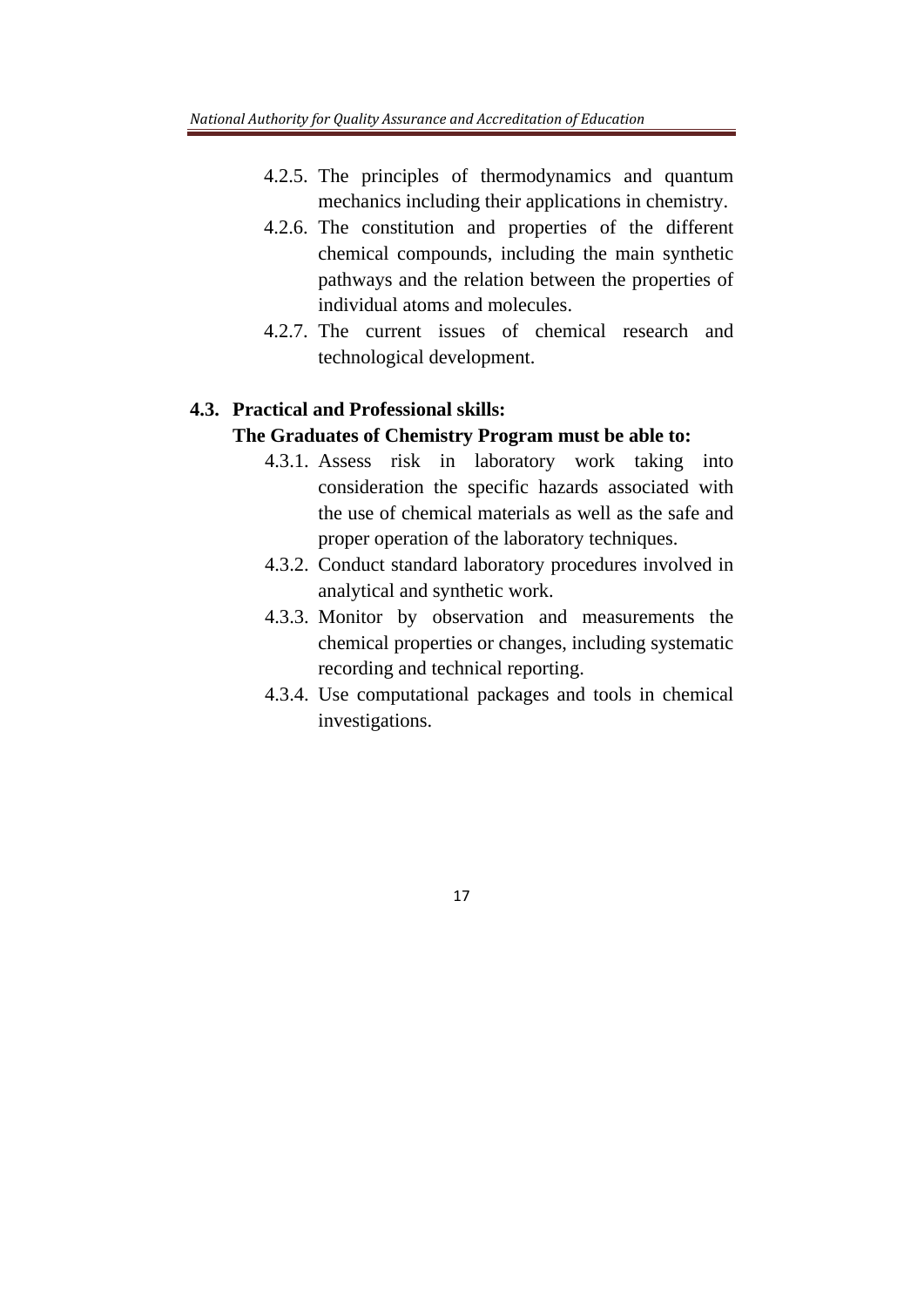# **4.4. Intellectual skills**

## **The Graduates of Chemistry Program must be able to:**

- 4.4.1. Differentiate between the different states of the matter, elements and compounds based on the recognition and quantification of the properties.
- 4.4.2. Employ computational software's and dataprocessing skills in handling of chemical information and analysis of chemical data.
- 4.4.3. Explain concepts and determine the efficiency of chemical systems by applying mathematical expressions.
- 4.4.4. Analyze chemical data to identify and confirm chemical structures as well as determine chemical composition.
- 4.4.5. Propose and conclude mechanisms for physical and chemical processes.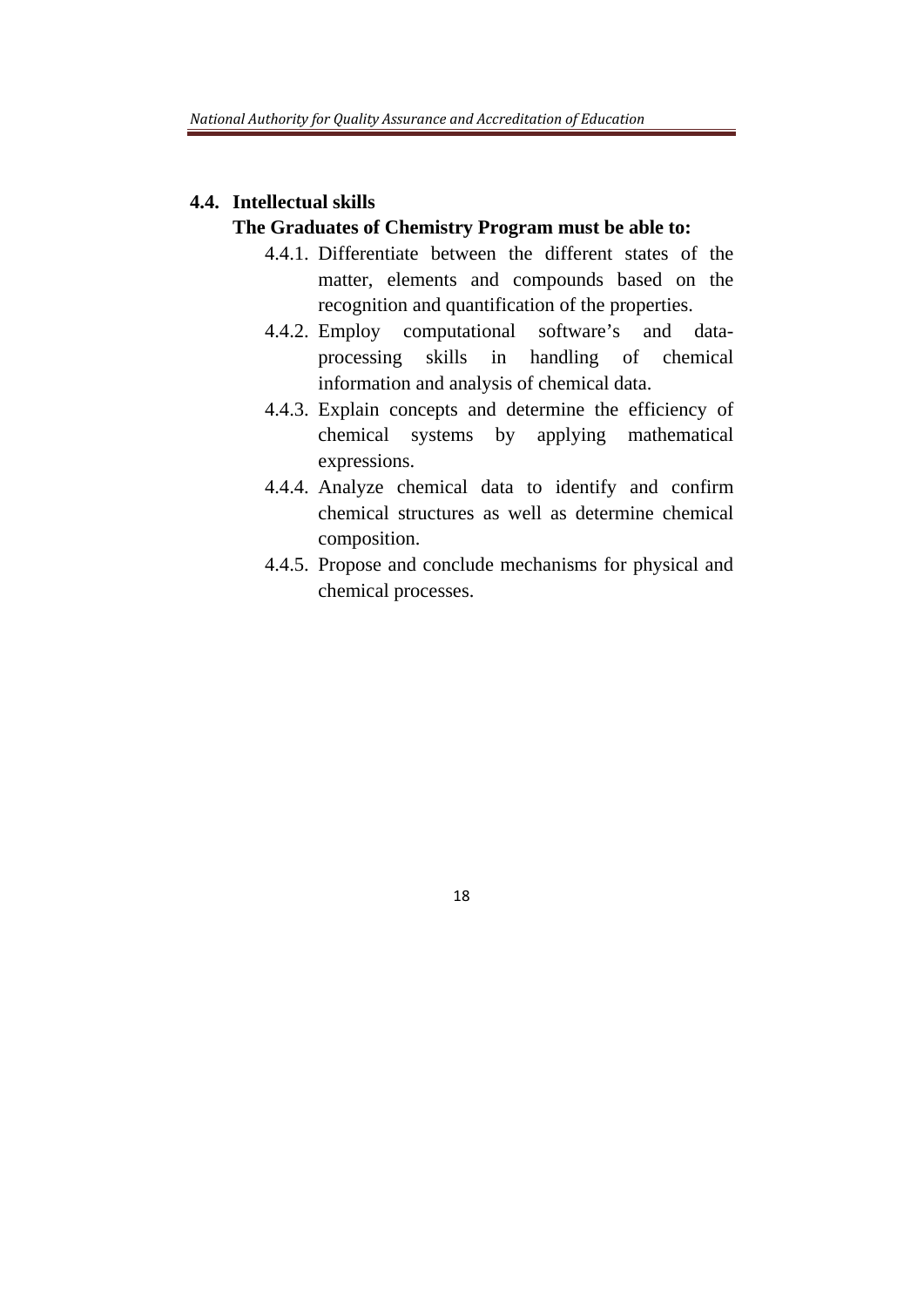## **5. National Academic Reference Standards For Biochemistry**

Biochemistry is an advanced, interdisciplinary field that encompasses the biological sciences, chemistry and physics**.** The aim of biochemistry is the application of the concepts, theories, facts and techniques of both biology and chemistry to the study of living systems and understanding of life's processes at a molecular scale. In addition, biochemistry determines the function of cell components and explores how these components interact and integrate into biological systems and how they affect the overall functions of cells and living systems. Biochemistry is also concerned with the study of the complex cellular reactions and generation of the energy to power cellular activity, communication and co-ordination between and within cells. The study of biochemistry provides the concepts, knowledge and principles necessary for biochemist to understand how bio-molecules such as carbohydrates, proteins, nucleic acids, lipids, vitamins and hormones function in such processes. Particular emphasis is given to the chemical bases of inheritance and disease, the experimental design and the proper control of the conditions as well as the standard operation of modern techniques.

This is covered through the study of a wide variety of subjects including; chemistry, cell biology, macromolecules, molecular biology and molecular genetics as well as metabolism and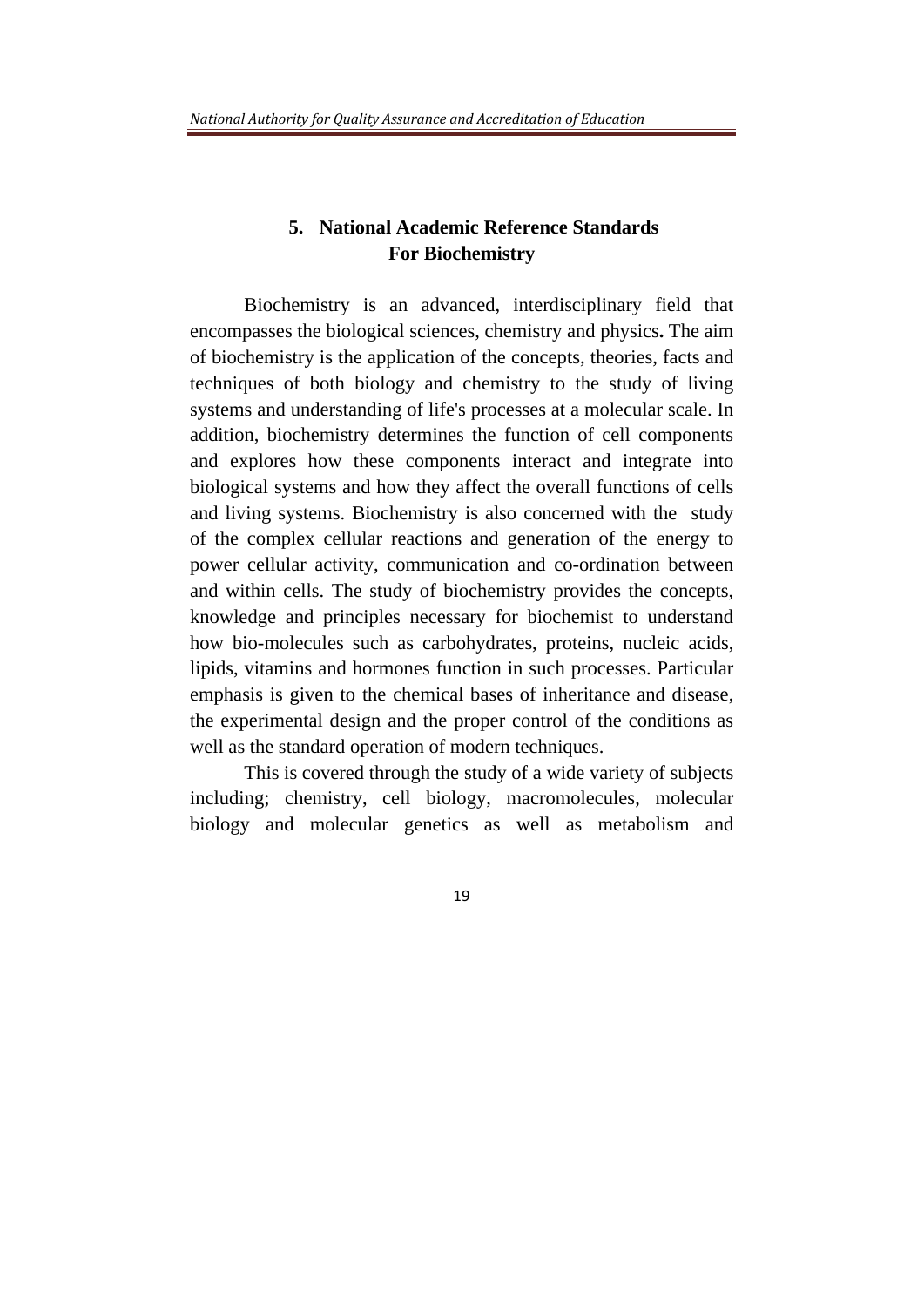enzymology. Thus, biochemistry graduates can be employed in different public and private sectors including research centers (biotechnological, medical, forensic, fishery and agricultural), food and beverage industries, manufacturing and processing, pharmaceutical, health and beauty care organizations, pollution control, hospitals, laboratory services as well as in sales.

## **5.1. The Attributes of a Biochemist**

## **In addition to the general attributes of the basic science graduates, the biochemist must be able to:**

- 5.1.1. Be acquainted with the molecular basis and chemistry of the processes that take place in cells and organisms.
- 5.1.2. Work safely in a laboratory environment and possess the basic competencies necessary for a range of practical biochemical techniques.
- 5.1.3. Apply statistical skills in manipulation and presentation of biochemical data.
- 5.1.4. Analyze biochemical data to characterize biomolecules and assess the activity of biochemical processes.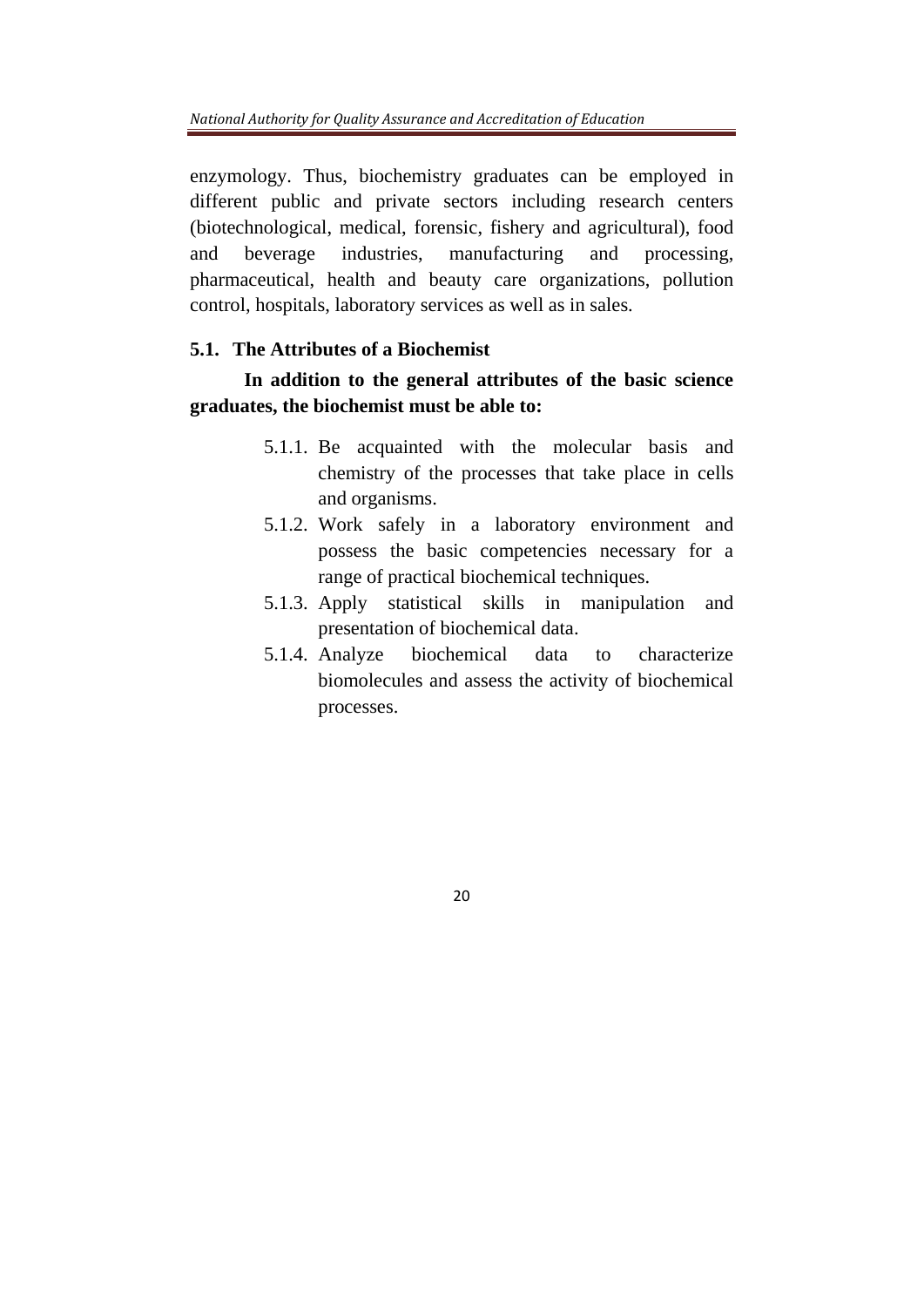#### **5.2. Knowledge and Understanding**

 **In addition to the general knowledge acquired by the basic science graduates, a biochemist must be able to demonstrate knowledge and understanding of:** 

- 5.2.1. The fundamentals of sciences relevant to biochemistry especially chemistry, physics and mathematics.
- 5.2.2. The basic knowledge of the molecular biosciences, including biochemical processes, genetics, molecular biology and cell biology.
- 5.2.3. The principles and limitations of practical techniques, and methods related to biochemical investigations.
- 5.2.4. The structures, assemblies and functions of biological macomolecules and how they conduct and control the biochemical processes.
- 5.2.5. Mechanisms of the key metabolic reactions involved in the biochemical processes as well as the relation between biochemistry and cellular and organismal processes.
- 5.2.6. The key processes involved in the control of arrangement and expression of genes.
- 5.2.7. The important biochemical features that distinguish plants from animals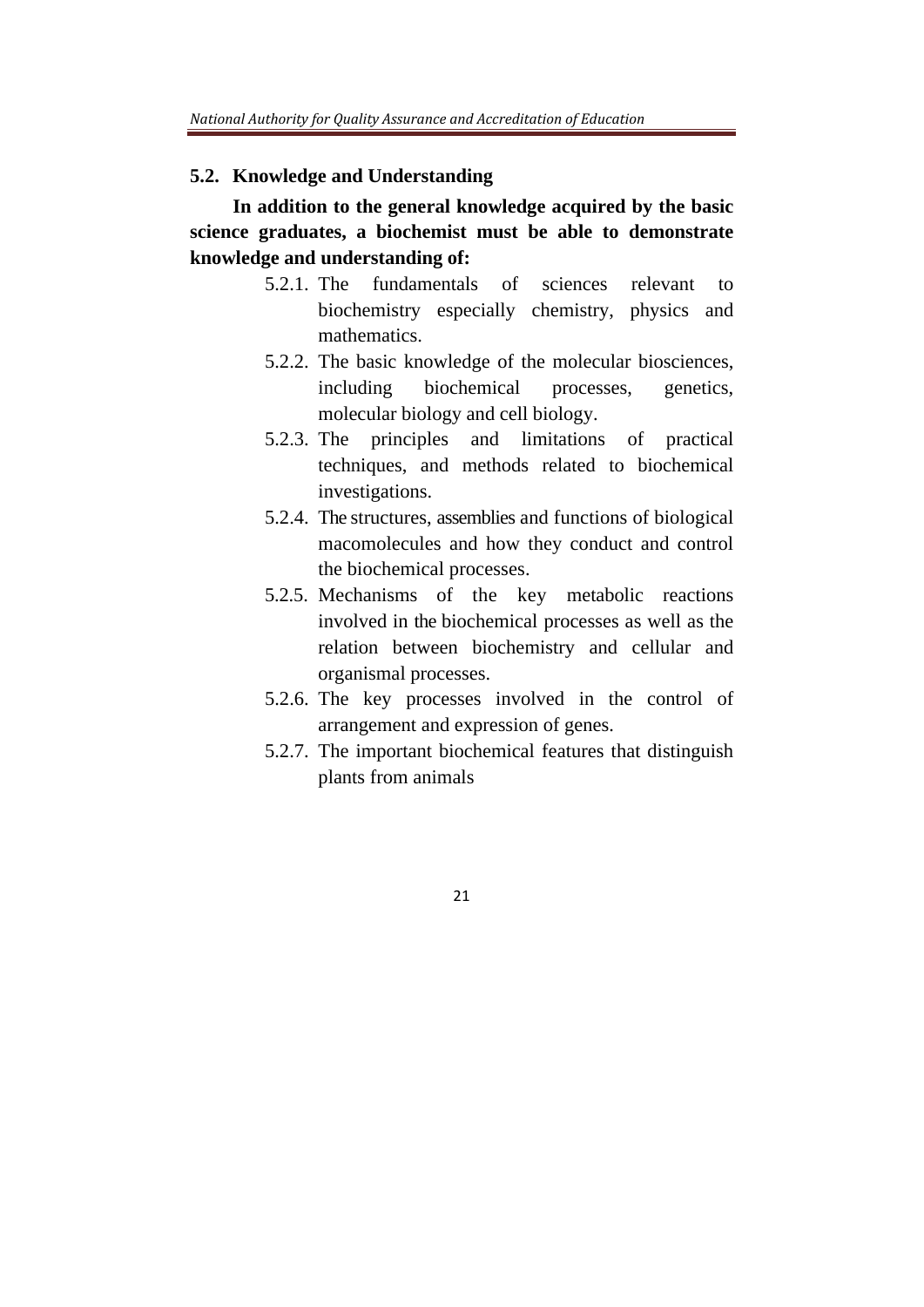## **5.3. Practical and professional skills Graduates of Biochemistry Program must be able to:**

- 5.3.1. Use advanced biochemical techniques and methods relevant to the molecular biosciences in a safe, logistical and ethical manner.
- 5.3.2. Conduct standard laboratory procedures involved in biochemical analysis and synthetic work as well as industrial applications.
- 5.3.3. Consider variations inherent in dealing with biological materials such as sample size, accuracy, calibration and precision.
- 5.3.4. Use computational packages and statistics in data handling and manipulation of biochemical information.

## **5.4. Intellectual skills**

#### **Graduates of Biochemistry Program must be able to:**

- 5.4.1. Use computational soft-wares in simulation studies to understand, confirm and optimize his/her practical techniques.
- 5.4.2. Integrate and link information across different approaches studied in different areas of biochemistry.
- 5.4.3. Classify and elucidate mechanisms of biochemical processes.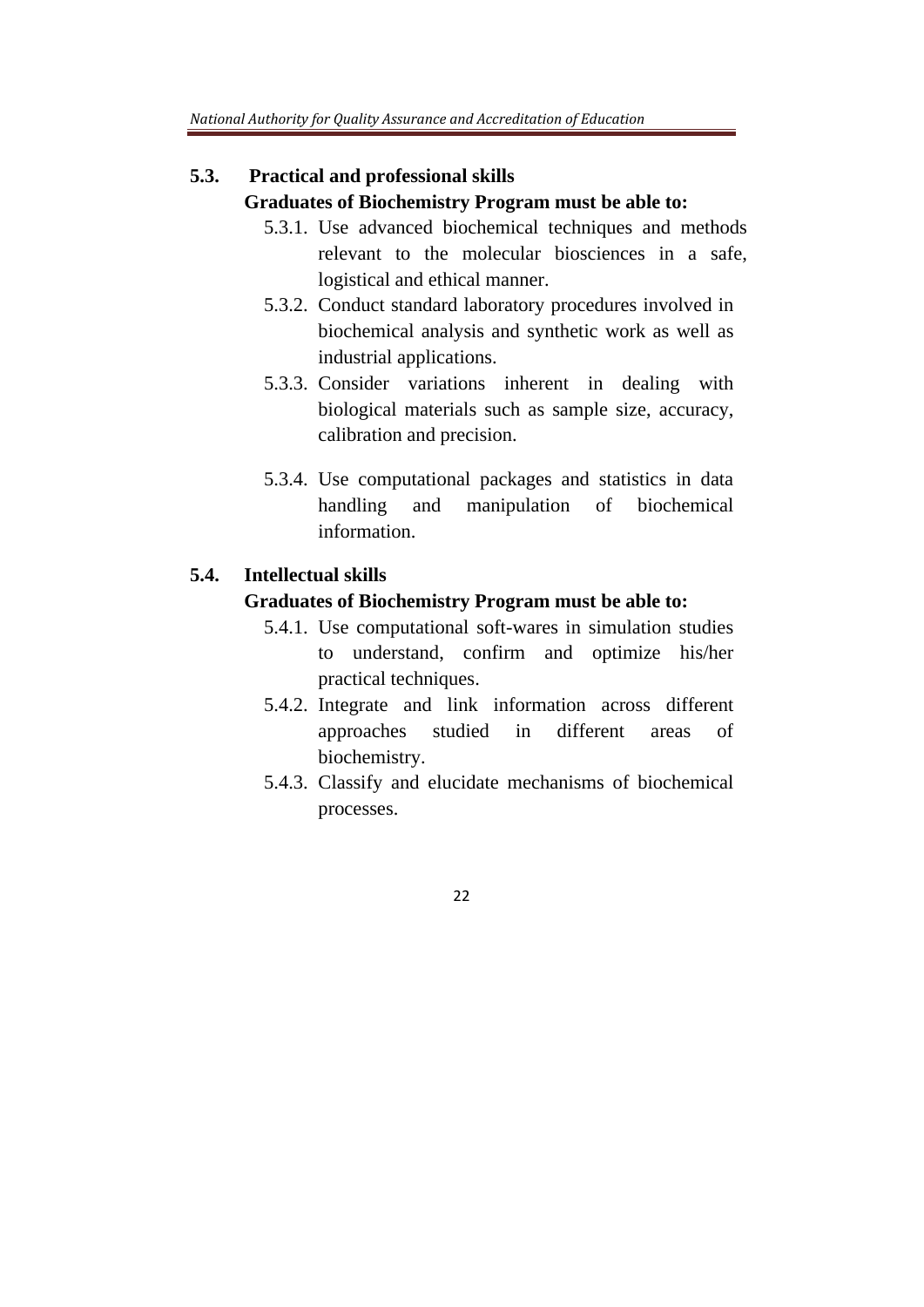5.4.4. Analyze biochemical data to identify and determine Biochemical Structures*.*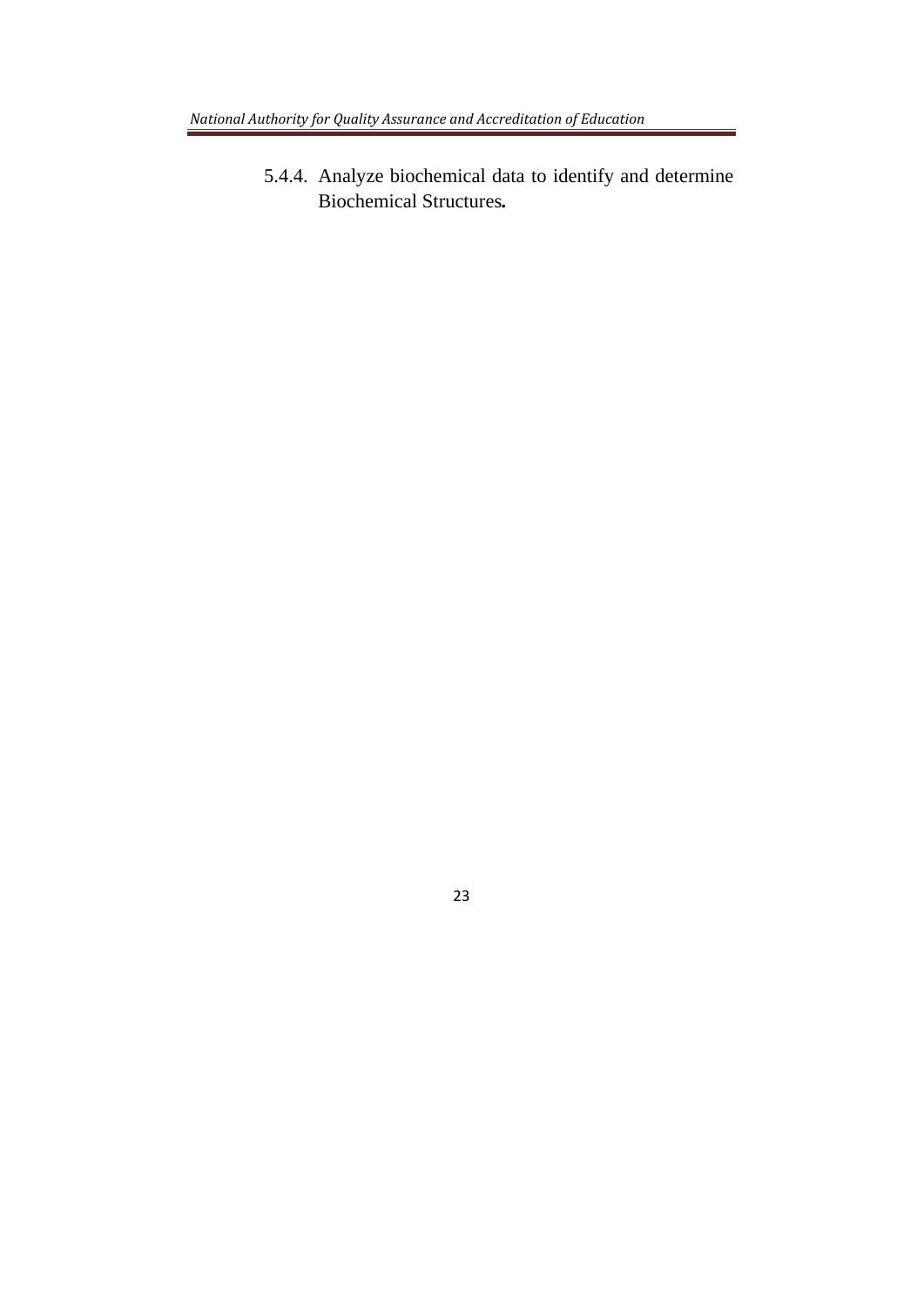## **6. National Academic Reference Standards For Biological Sciences**

The study of biological sciences emphasizes on understanding of life's basic processes for biological elements including respiration, metabolism, movement, sensation and digestion. In addition, biological sciences are concerned with the environmental aspects, including ecosystem composition, protection, conservation, economics, utilization, interaction, competition and breeding between the biological elements of the ecosystem. The study of biological sciences serve as basic information for a wide range of disciplines such as medicine, pharmacology, veterinary medicine, dental medicine and agriculture. It contributes effectively to the human health which is the wealth of the nation, and disease fundamentals through the study of the microorganisms together with the development of new vaccines, drugs and antibiotics.

 Biological sciences of the basic science sector given under a number of specializations such as: entomology, botany and zoology. In addition to, the sub-disciplines within this area that focus on particular groups of organisms such as microbiology and other interdisciplinary specializations as biotechnology.

 There are various job opportunities for biologist as researcher in academic, educational and environmental institutions. Other work opportunities are in drug, biotechnology, food, agricultural, chemical, biological supplies, forensic sectors and others.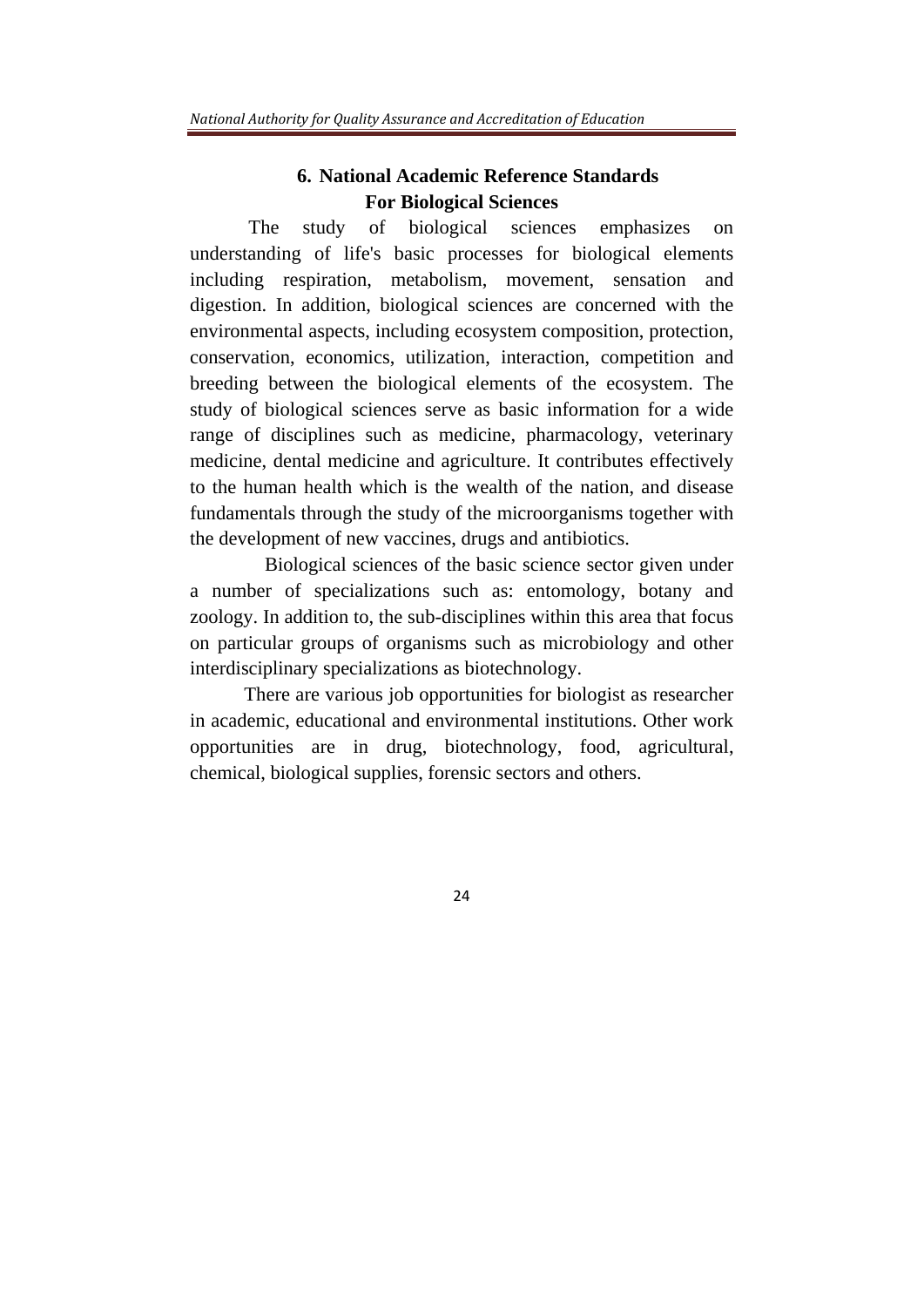#### **6.1. Attributes of a Biologist**

## **In addition to the general attributes, the graduates must be able to:**

- 6.1.1 Understand the life's basic processes in relation to organisms and ecosystems.
- 6.1.2.Recognize, understand and assess different levels of organization in biological systems.
- 6.1.3.Identify and characterize different communities and ecosystems supporting the biological organism.
- 6.1.4. Be acquainted with the modern subjects and biotechniques.

#### **6.2. Knowledge and understanding in biological sciences**

## **In addition to the knowledge mentioned in the general part for the Basic Sciences graduates, the Biologist must know and understand the:**

- 6.2.1. Life of representative Taxa in different disciplines from cellular to organism.
- 6.2.2. Physiological aspects of organisms.
- 6.2.3. Taxa limit and the characteristic habitat features of representative organisms.
- 6.2.4. Processes and mechanisms in different ecosystems.
- 6.2.5. Theories applied for interpreting and analyzing biological information.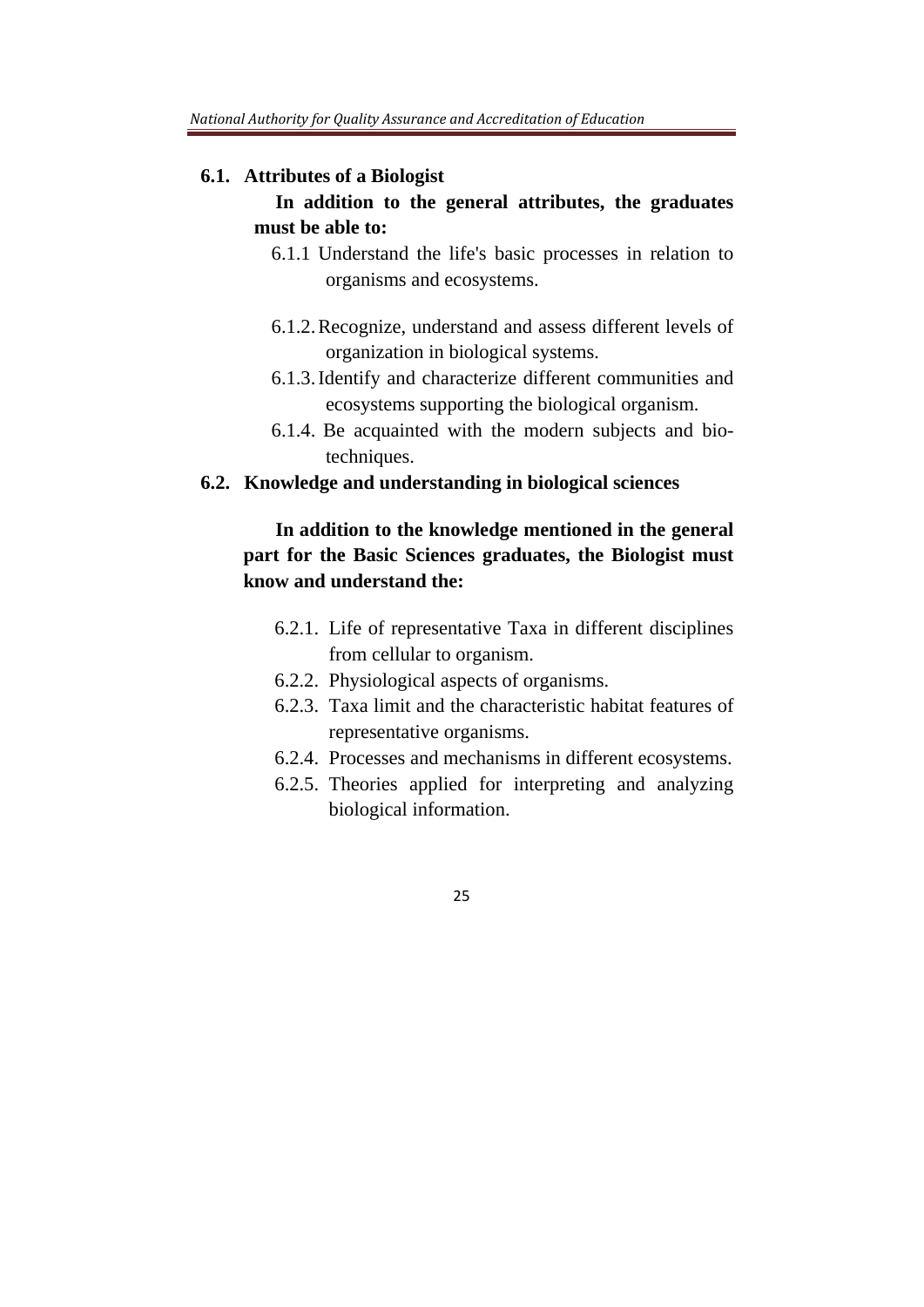6.2.6. Complexity and diversity of organisms through the study of genetics, developmental stages and evolution.

## **6.3. Professional and Practical Skills**

## **The Graduates of Biological Sciences programs must be able to:**

- 6.3.1. Solve Biological problems by a variety of methods including computers and other recent tools.
- 6.3.2. Collect, record and analyze biological data using appropriate techniques in the field and laboratory.
- 6.3.3. Apply field and laboratory investigations of living systems in an ethical and responsible manner.
- 6.3.4. Select a representative sample considering its validity, accuracy and reliability during collection.

#### **6.4. Intellectual Skills**

## **The Graduates of Biological Sciences programs must be able to:**

- 6.4.1. Interpret the subject-related knowledge to solve problems.
- 6.4.2. Formulate data and select the proper mechanism for their setting within a theoretical framework.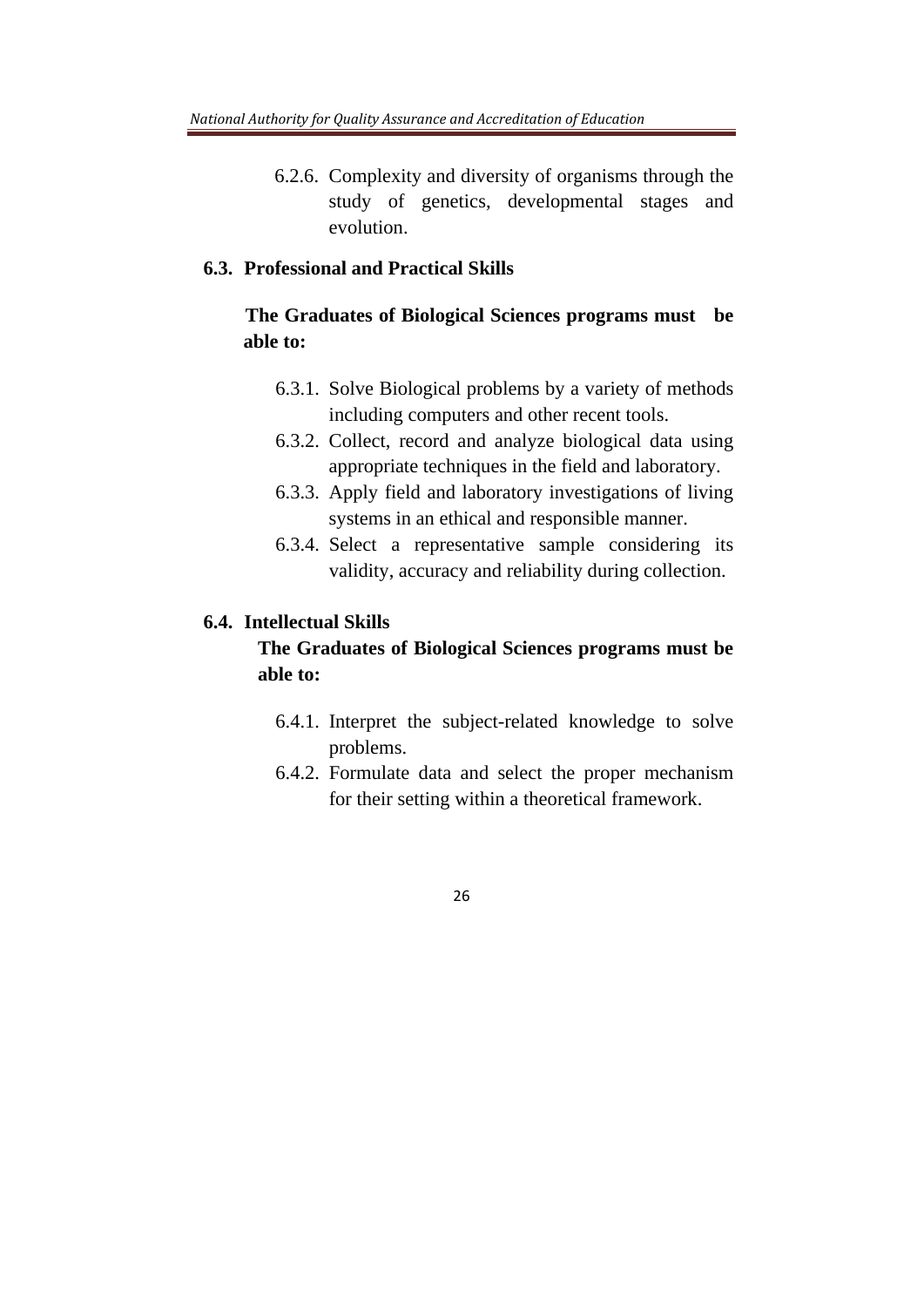- 6.4.3. Assess the interrelationships and the impact of a specific organism on its ecosystem.
- 6.4.4. Evaluate the ecosystem, its conservation, economics and sustainability.
- 6.4.5. Interpret biological data and respond to a variety of information sources.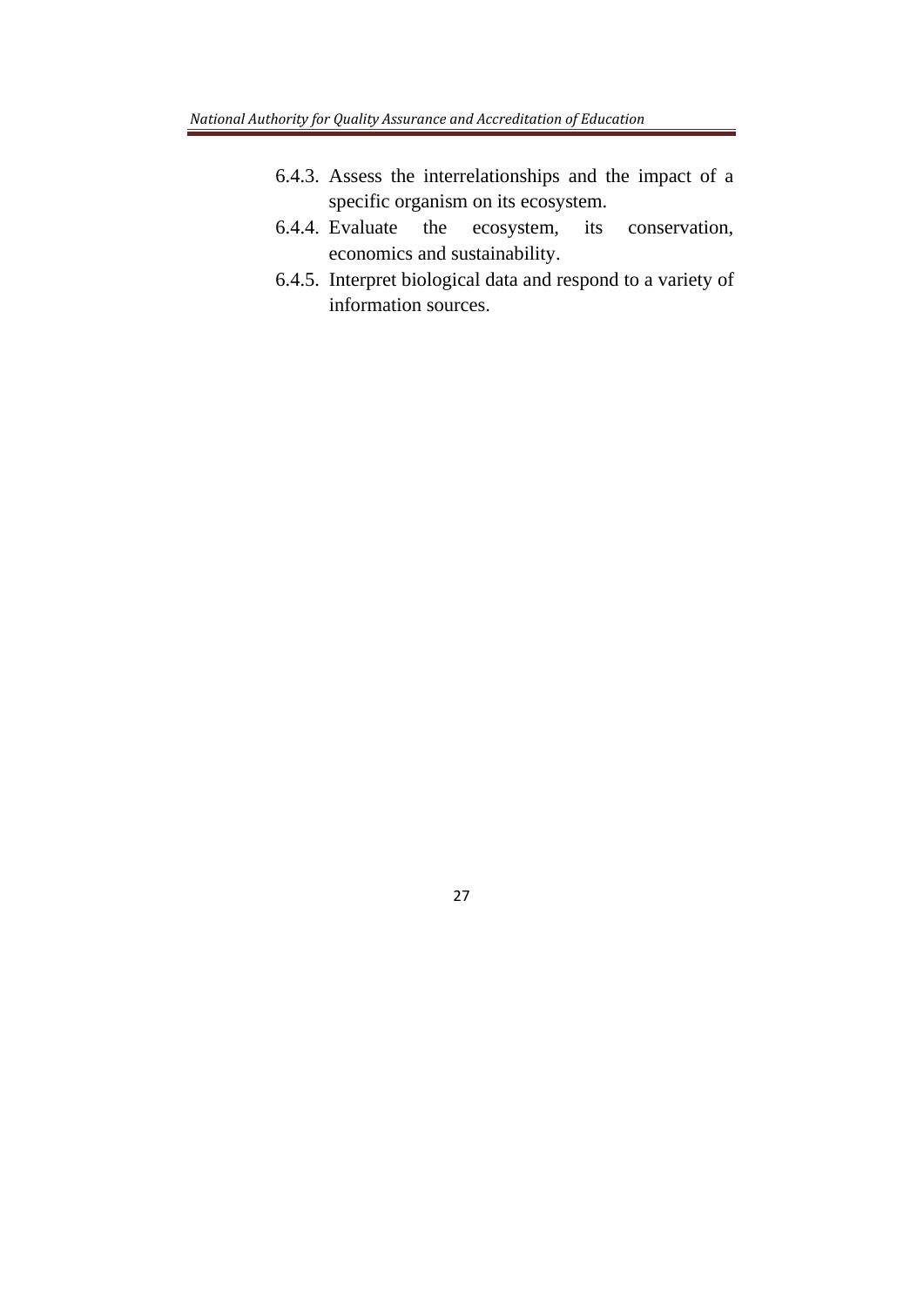## **7. National Academic Reference Standards For Geology**

Geology is the fundamental earth science which attempts an intelligent interpretation of products resulting from the natural processes acting on and in the earth. Geology is based on field observations and laboratory analysis of the natural environment including surface features, soil, surface and underground water, oceans, coasts, subsurface structures and mineral resources. Geologic phenomena originate deep within the earth's crust, and its hypotheses advanced to explain them must be based entirely upon indirect evidences. Familiarity with the present earth processes and conditions enables the geologist to reconstruct the sequence of past events and thus to interpret the history of the earth and its inhabitants. Interpretation of the earth's history requires knowledge of the materials and structure of the earth, as well as a proper conception of the agencies and processes which are continually acting on the earth.

Geology is based on different scientific disciplines such as chemistry, physics, mathematics, biology and computer science. The earliest earth history deals with the form, size and physical condition of the earth as a planet, and thus the subject matter is closely related to astronomy.

Geologists can find employment in oil and gas companies, mineral exploration, environmental organizations, regional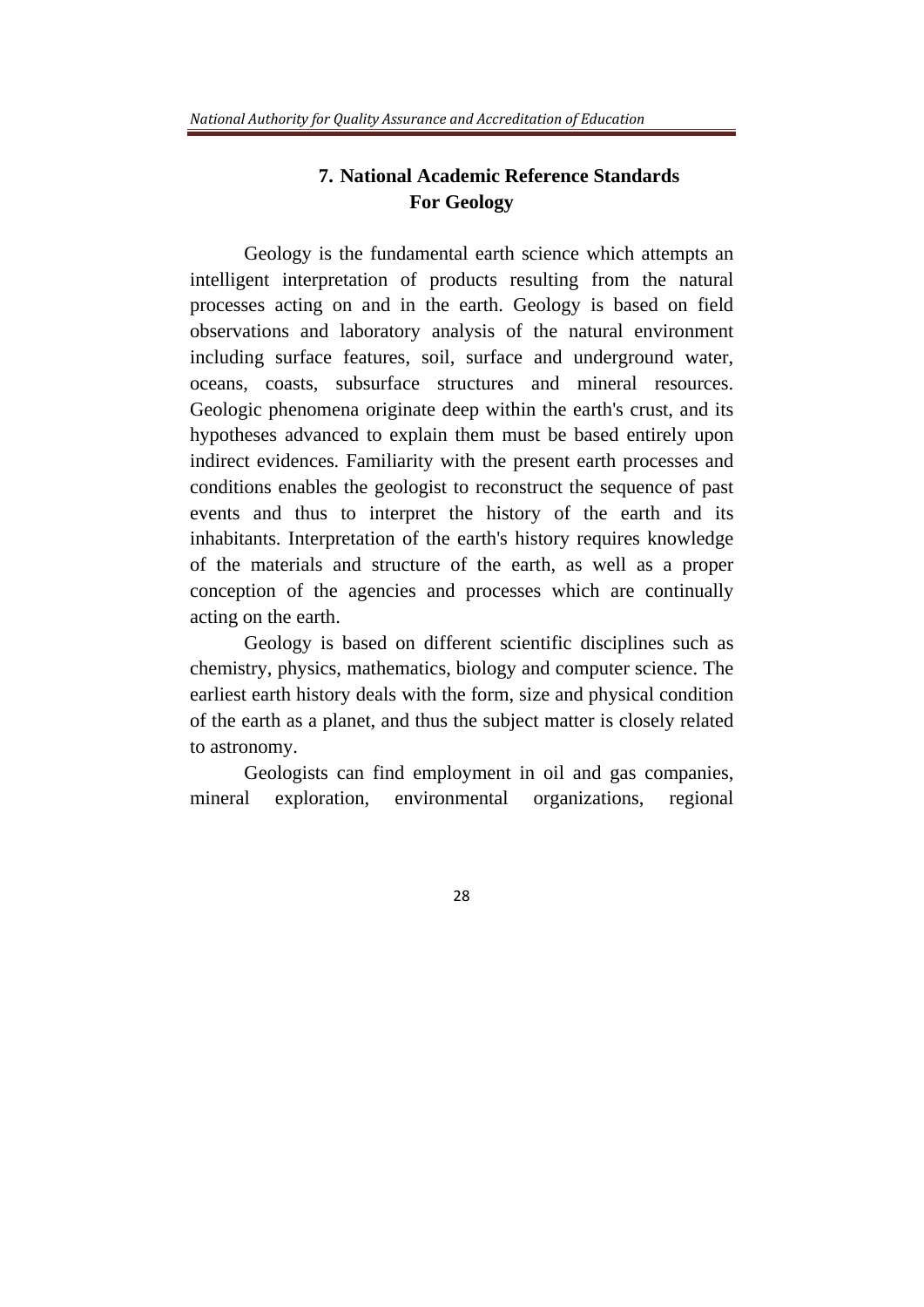construction (dams, tunnels), industry, scientific research and educational institutions.

## **1.1. The attributes of a Geologist**

 **In addition to the general attributes of Basic Sciences graduates, the Geologist must be able to:** 

- 1.1.1. Learn advanced subjects and think clearly about earth science related topics.
- 1.1.2. Design and undertake geological experimental analysis (using maps, aerial photographs, satellite images, field instruments) and assess their results.
- 1.1.3. Estimate, consult and assess the visibility of the applied geological environment and economical projects.

## **1.2. Knowledge and Understanding:**

## **In addition to the general knowledge acquired by basic science graduates, the geology graduates must be able to know and understand the:**

- 1.2.1. Theoretical bases, procedures and techniques used for geological field studies and related laboratory analysis.
- 1.2.2. Physical features and history of the earth.
- 1.2.3. Tectonic events, stratigraphical and structural phenomena.
- 1.2.4. Rock types forming the earth crust.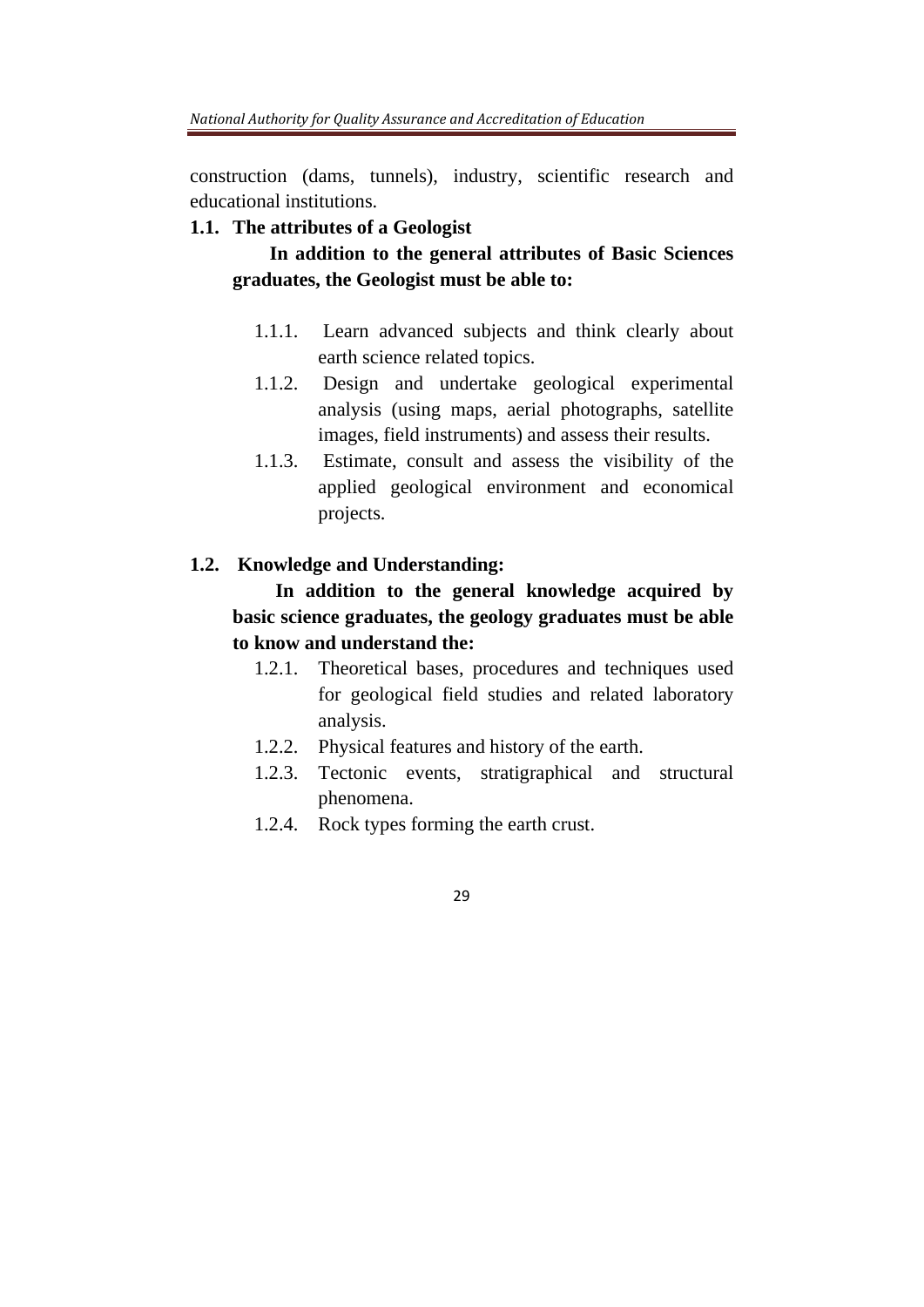1.2.5. Types and distribution of economical raw materials (rocks, minerals, oil and gas).

## **1.3. Professional and Practical skills:**

## **The Geology graduates must be able to:**

- 1.3.1. Investigate prior work and references.
- 1.3.2. Use laboratory and field equipments safely for collecting and analyzing samples.
- 1.3.3. Apply scientific ethics for geological sample selection and accuracy during reporting.
- 1.3.4. Apply the geographical information system (GIS) in interpreting the different geological phenomena.

## **1.4. Intellectual skills**

## **In addition to the general skills acquired by the basic science graduates, the Geology graduates must be able to:**

- 1.4.1. Recognize and use the subject-related theories, concepts and principles for discussion and interpretation of geological phenomena.
- 1.4.2. Hypothesize a range of ideas to solve different geological problems.
- 1.4.3. Criticize the techniques and theories to recognize the proper applicable techniques or theories.
- 1.4.4. Identify and differentiate between the published geological data.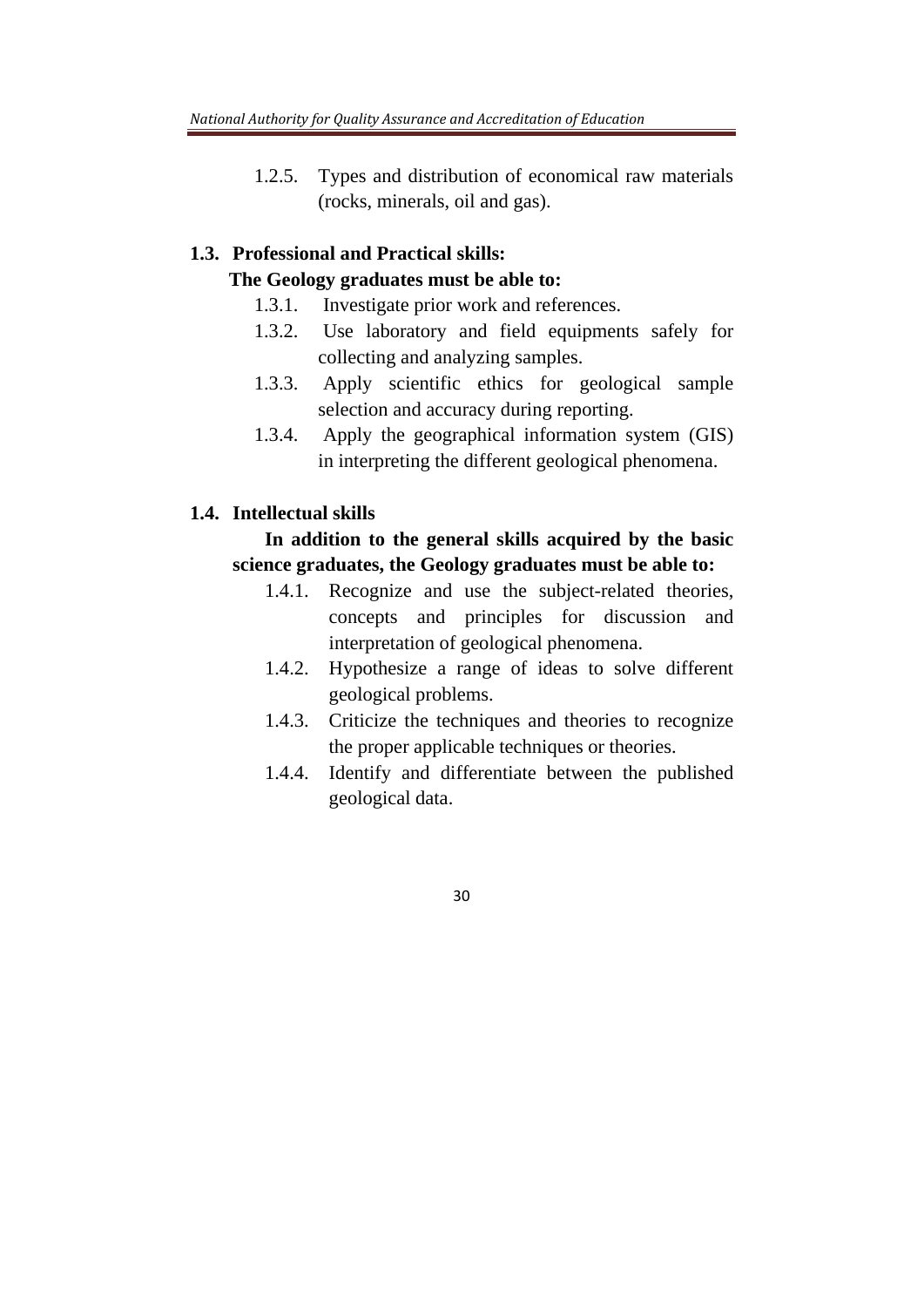## **2. National Academic Reference Standards For Mathematics**

Mathematics is one of the oldest and most fundamental sciences. It constitutes a body of established facts, achieved by reliable methods, verified by practice, and agreed on by qualified experts. Mathematicians advance mathematical knowledge by developing new principles and recognizing previously unknown relationships between existing principles of mathematics. Mathematicians also use theories and techniques, such as mathematical modeling and computational methods to formulate and solve practical problems. Students of mathematics programs today bring a rich diversity of experiences. This diversity challenges educators to define clear goals and standards, develop effective instructional strategies, and present mathematics in appropriate contexts. Mathematics can be offered as a single program, and also joint with other disciplines, such as statistics, computer science, physical applied mathematics, and theoretical physics.

Graduates of such programs are employed in a wide range of careers such as teaching and research jobs in a variety of educational institutions. Graduates also work with others as part of a team, in business, industry and commerce, to solve a variety of problems, such as translating mathematical situations into computational procedures, or designing mathematical models to predict the behavior of phenomena in a physical or a life science.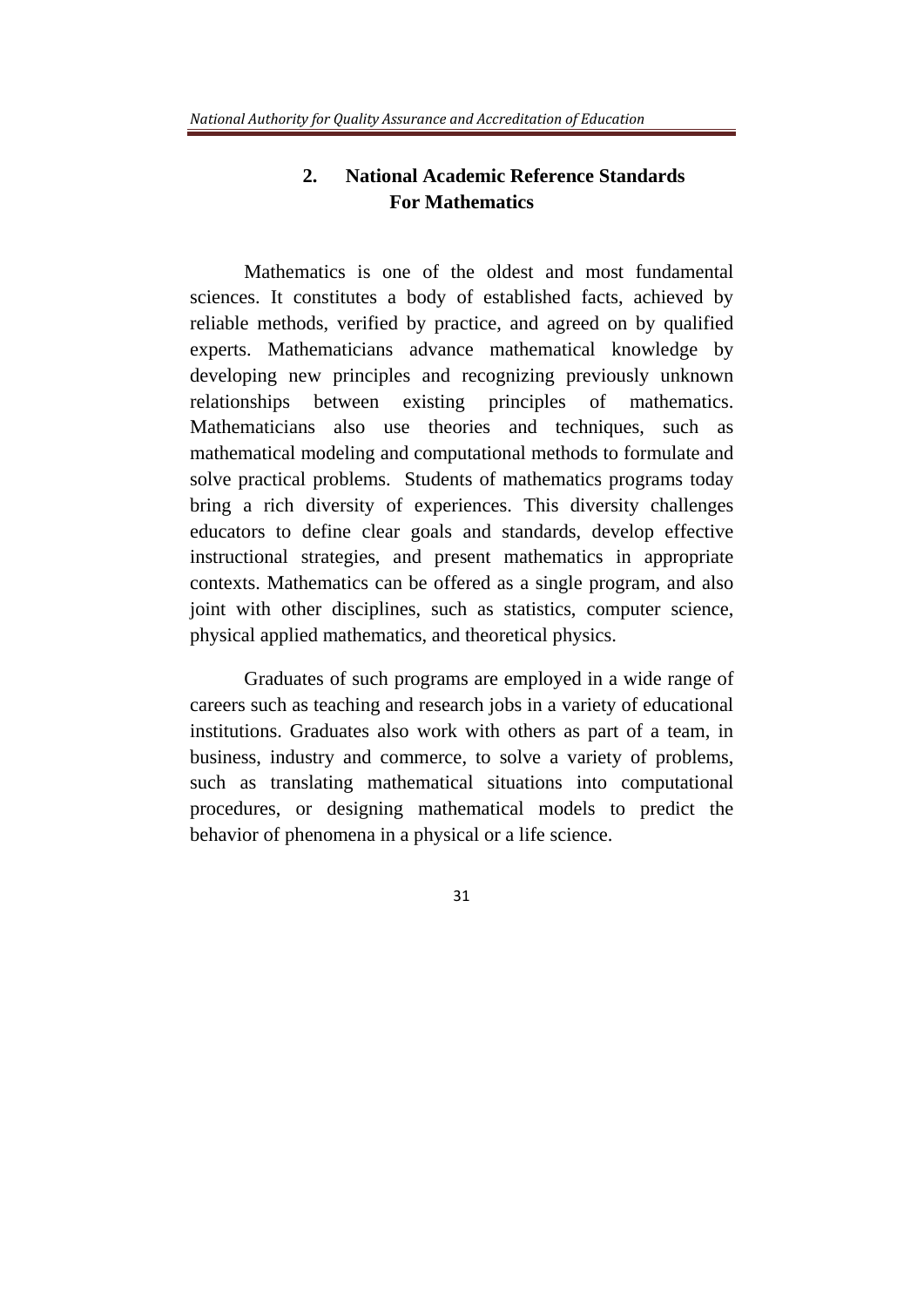The standards have to be built in a framework through which it will be reflected in performances to satisfy the main aims of the program. The framework of these standards should be consistent with frameworks presented in other mathematics reform initiatives and are intended to affect every aspect of a university mathematics program.

### **2.1. Attributes of a Mathematician**

**In addition to the general attributes of Basic Sciences graduates, the Mathematics graduates must be able to:** 

- 2.1.1.Understand, recognize, and describe patterns and make abstractions about them.
- 2.1.2.Draw conclusions about the real world using mathematical concepts.
- 2.1.3.Find true statements that can be made about mathematical objects.
- 2.1.4.Apply techniques, tools, and formulas to understand an object's attributes.
- 2.1.5.Recognize and use various types of reasoning and methods of proof.
- 2.1.6.Create and use representations to model and interpret mathematical ideas.
- 2.1.7.Recognize and understand how mathematical ideas interconnect and build on one another.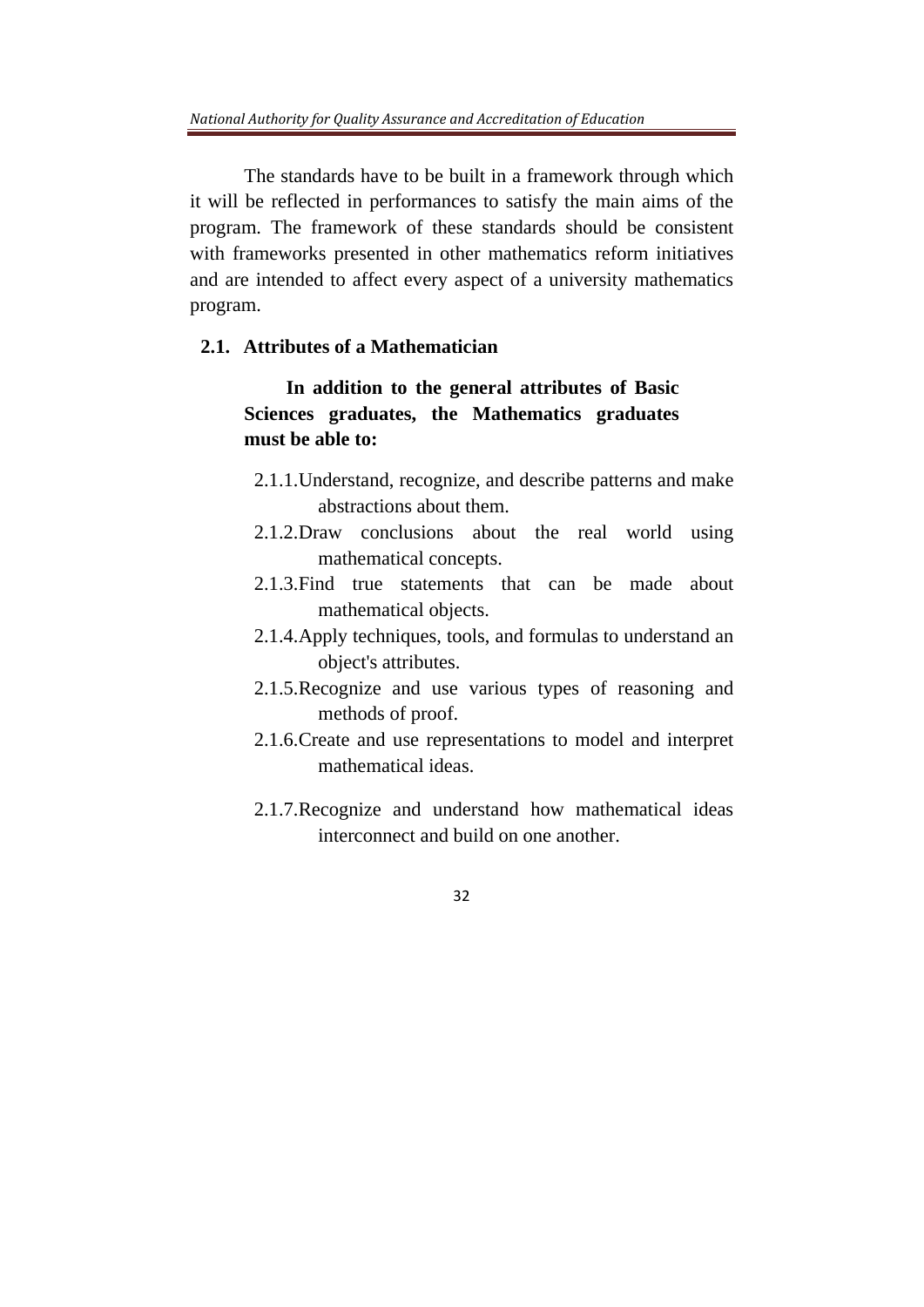#### **2.2.Knowledge and Understanding**

The knowledge and understanding standards that follow are not meant to outline a set of courses. Rather, they are strands to be included in a mathematics program in whatever structural form it may take.

## **In addition to the knowledge and understanding acquired by Basic Sciences graduates, Mathematicians must acquire knowledge and understanding of:**

- 2.2.1. Numerical mathematics, and the different ways in which numerical information is used.
- 2.2.2. Abstract algebraic structures and their roles in solving problems expressed with symbols and in developing mathematical theories and techniques.
- 2.2.3. Mathematical methods and techniques that deal with differential equations and their applications.
- 2.2.4. Geometrical concepts, and processes used in measuring attributes of objects.
- 2.2.5. The concept of function, and its role in mathematical analysis.
- 2.2.6. Discrete mathematics, algorithms, and combinatorial abilities in order to solve problems of finite character and enumerate sets without direct counting.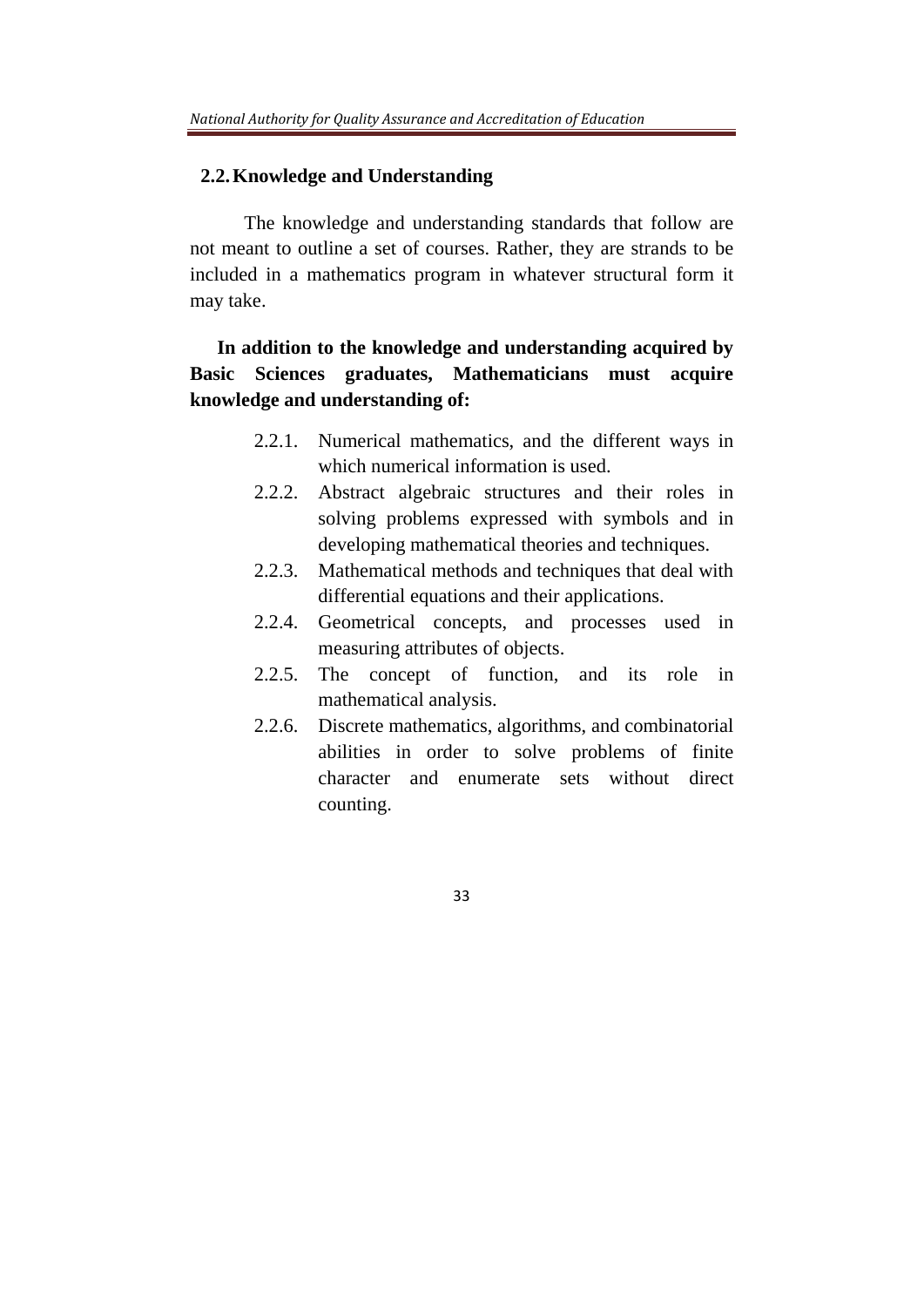- 2.2.7. Probability and statistical models to make inferences about real-world situations.
- 2.2.8. Modeling and symbolic representations of problem situations.
- 2.2.9. The deductive nature of mathematics, and the roles of definitions, axioms, and theorems to identify and construct valid deductive arguments.
- 2.2.10. Theories and applications of other mathematical trends and/or applied mathematics and/or mathematical statistical and/or computer science.

## **2.3. Practical and Professional skills Graduates of Mathematics program must be able to:**

- 2.3.1. Apply reasoning techniques to build convincing mathematical arguments.
- 2.3.2. Develop conjectures and draw appropriate conclusions, and test these conjectures.
- 2.3.3. Identify required mathematics and other technical information independently.
- 2.3.4. Use technology to enhance mathematical thinking and understanding.
- 2.3.5. Conduct independent nontrivial exploration in mathematics.
- 2.3.6. Develop and reinforce tenacity and confidence in their abilities to use mathematics.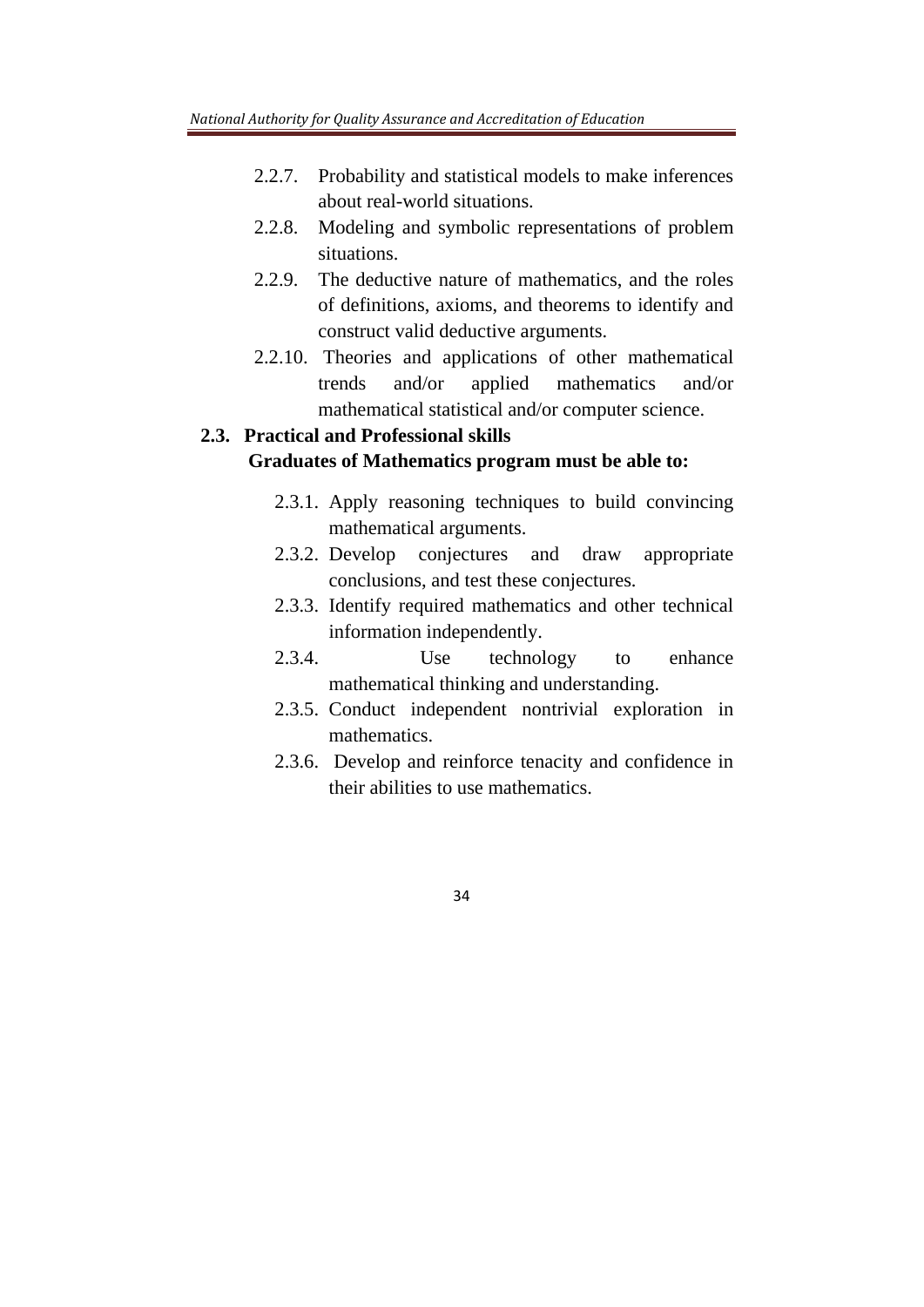### **2.4. Intellectual skills**

#### **Graduates of Mathematics program must be able to:**

- 2.4.1. Formulate mathematical ideas and procedures using appropriate mathematical vocabulary and notation.
- 2.4.2. Construct symbolic forms of problem situations through modeling real-world situations, develop and use the models to make predictions and informed decisions.
- 2.4.3. Recognize, compare, and transform mathematical objects.
- 2.4.4. Represent, abstract and interpret problems.
- 2.4.5. Develop connections within branches of mathematics and between mathematics and other disciplines.
- 2.4.6. Utilize appropriate processes in applied mathematical studies.
- 2.4.7. Judge the validity of mathematical arguments and the reasonableness of results.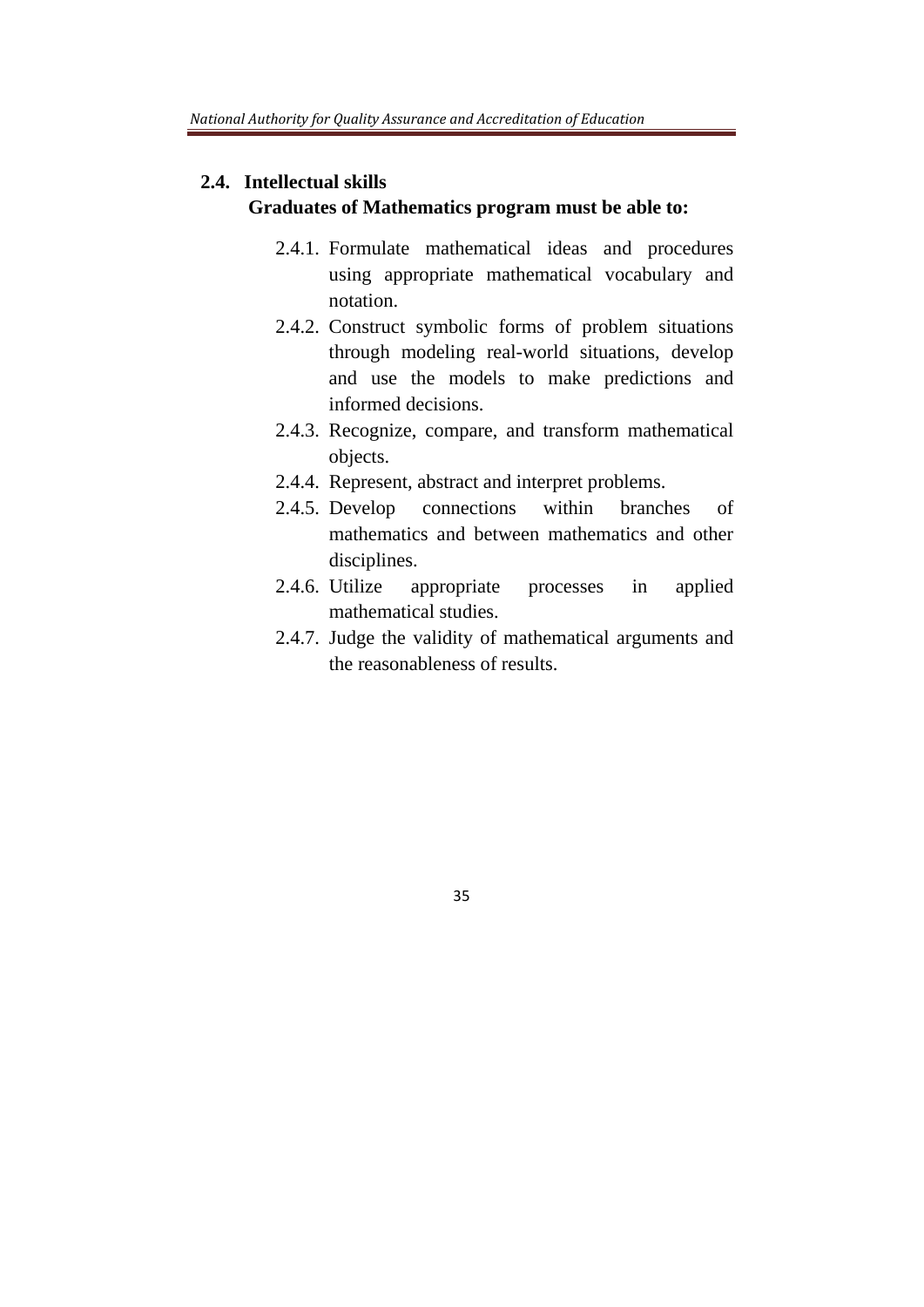## **3. National Academic Reference Standards for Astronomy and Meteorology**

Astronomy and meteorology are concerned with the observation, analysis, understanding and prediction of the observed space and climate phenomena. They deal with profound questions about the nature of the universe and with some of the most important practical, environmental and technological issues of our time. Their scope is broad and involves mathematics and theory, experiment and observations, computing, technology, materials and information theory. Physical ideas and techniques from astronomy and meteorology also drive developments in related disciplines including physics, chemistry, geology, biology, computing, engineering, mathematics, statistics and medicine. Astronomy and meteorology govern systems familiar to everyday life as well as many of the phenomena observed in the movement of stars and galaxies.

Astronomy and meteorology graduatess can have jobs in science museums, airports, planetariums and astronomy observatories. They can work also at educational and research institutions.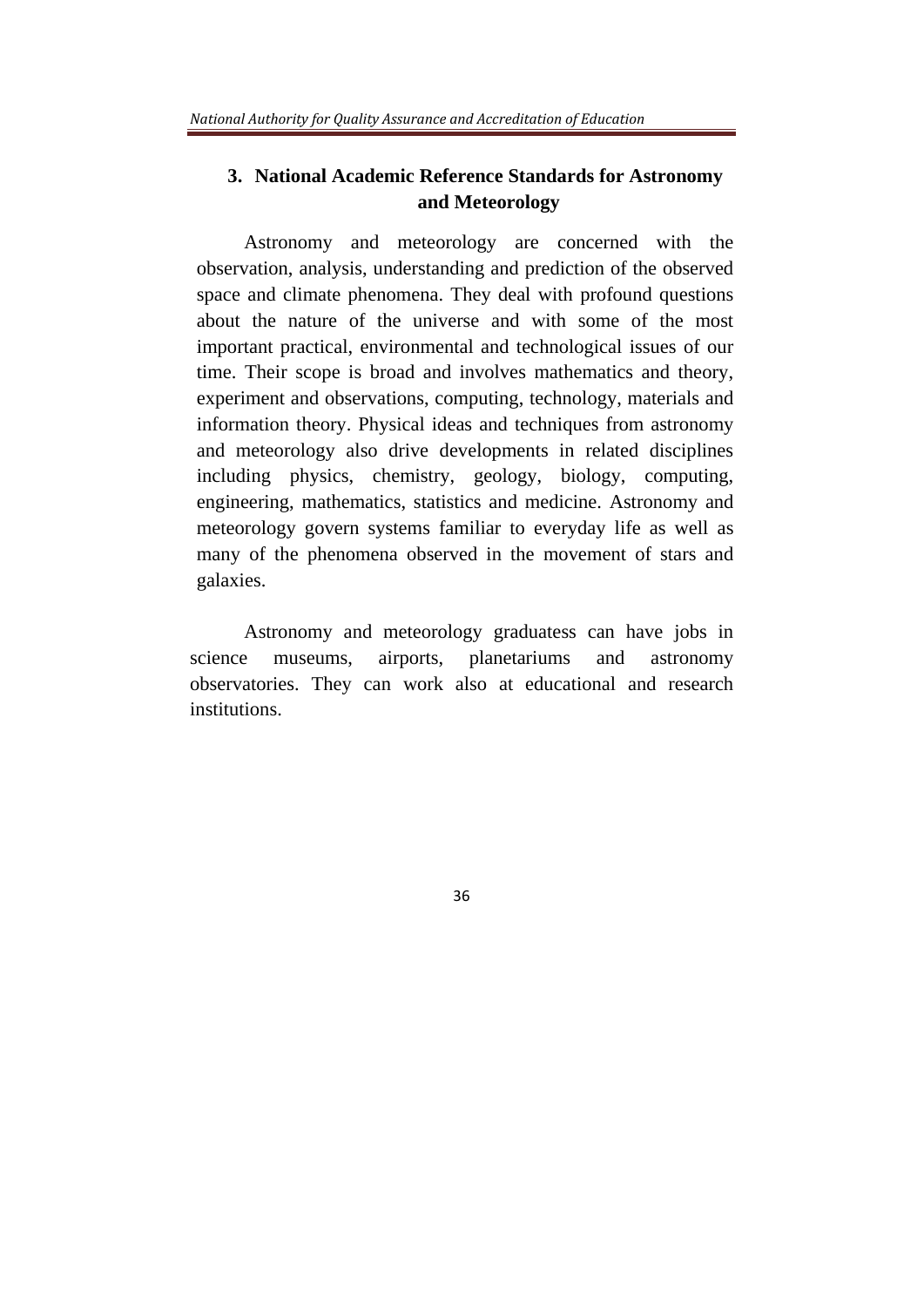#### **3.1. Attributes of Astronomists and Meteorologists**

**In addition to the general attributes of Basic Sciences graduates, the Astronomy and Meteorology graduates must be able to:** 

- 3.1.1. Use effectively and understand the fundamental physical laws and principles, and competence in the application of these principles to their area of study.
- 3.1.2. Identify the relative scientific principles and make approximations necessary to obtain solutions.
- 3.1.3. Evaluate the level of uncertainty in results and compare these results with expected outcomes, theoretical predictions or with published data.
- 3.1.4. Use the proper scientific techniques and analysis to model the studied phenomenon.

### **3.2. Knowledge and Understanding:**

**In addition to the general knowledge acquired by Basic Science graduates, the Astronomy and Meteorology graduates must know and understand:** 

- 3.2.1. The investigative experimental mathematical and computational modeling.
- 3.2.2. A broad base knowledge about physics and applied physics.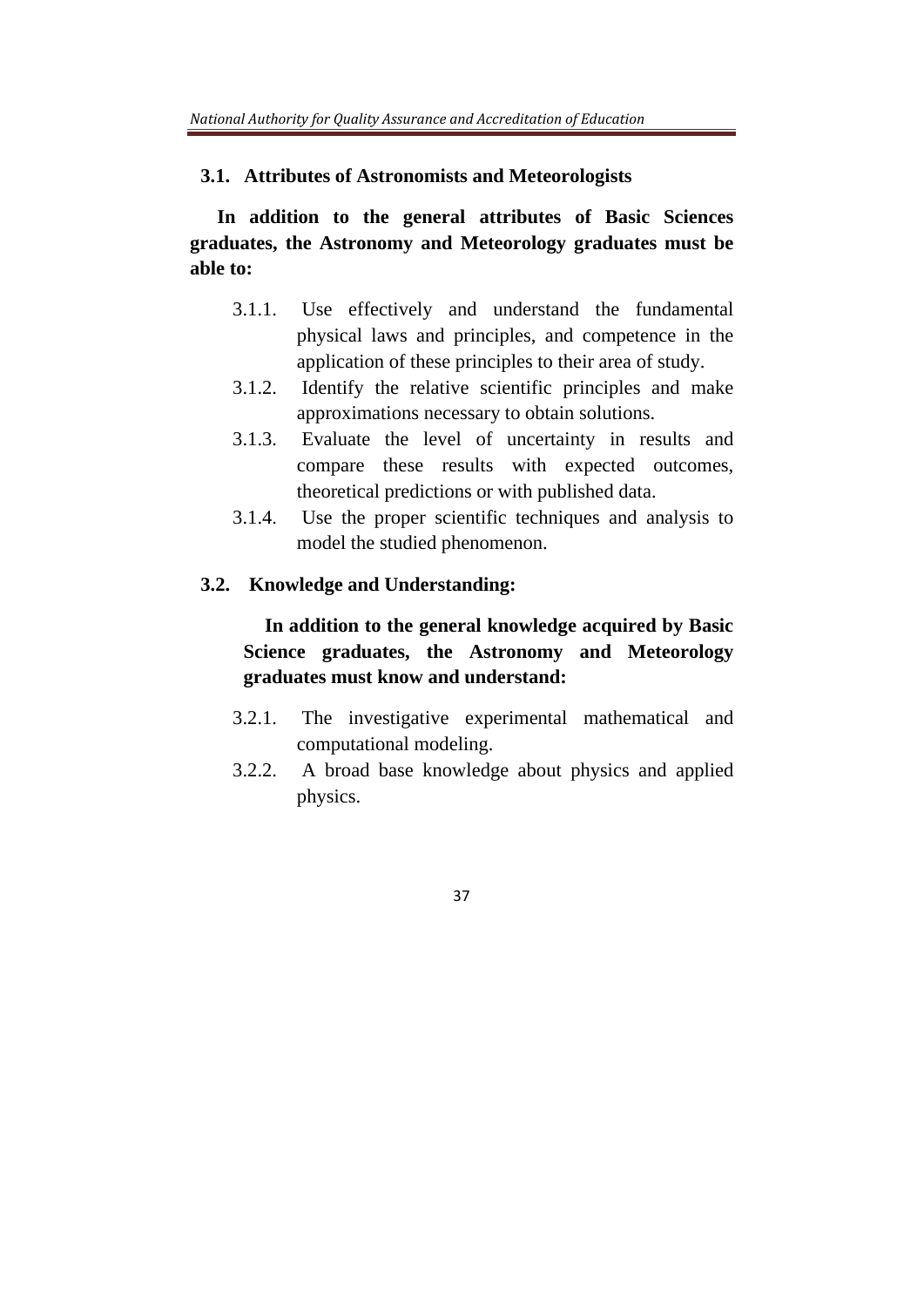- 3.2.3. The application of the fundamental principles to related areas.
- 3.2.4. The bases and theories of phenomena observed in the movement of stars and galaxies.
- 3.2.5. The principles of meteorological predictions and the related atmospheric phenomena.
- 3.2.6. The universal phenomena of the space near earth.
- 3.2.7. The nature and characteristics of stratosphere and associated phenomena.

## **3.3. Practical and Professional Skills:**

### **The graduates of Astronomy Program must be able to:**

- 3.3.1. Use the telescope and different equipments to observe and analyze astronomical phenomena.
- 3.3.2. Deal with atmospheric models programs in weather forecasting.
- 3.3.3. Execute and report on the results of astronomical and meteorological investigations.

#### **3.4. Intellectual Skills**

#### **The graduates of Astronomy Program must be able to:**

- 3.4.1. Formulate and tackle scientific problems in their area of study.
- 3.4.2. Identify the appropriate physical and chemical principles related to the study field.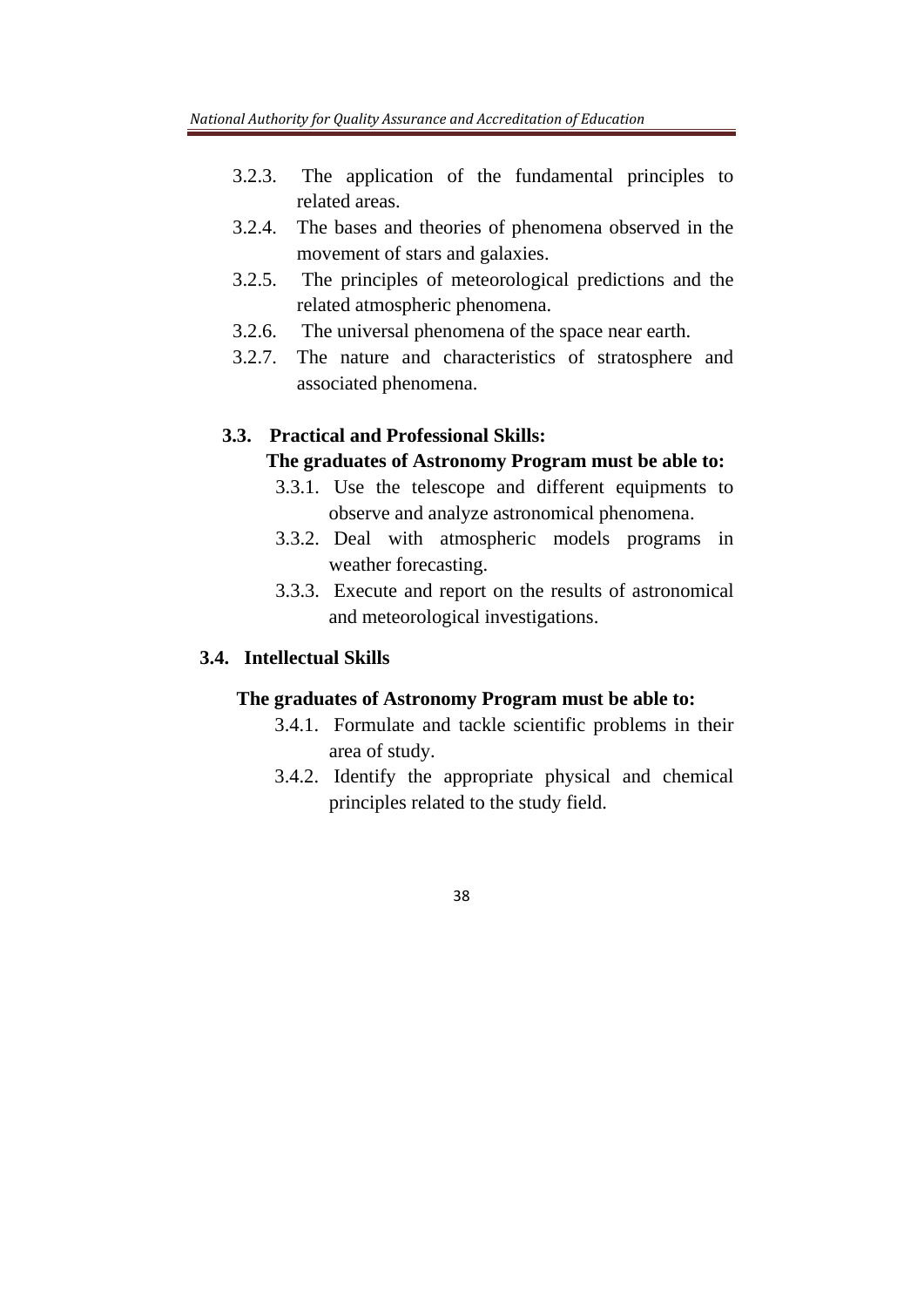- 3.4.3. Use appropriate methods to analyze their data and to evaluate the level of its uncertainty.
- 3.4.4. Apply mathematics to describe the physical parameters of astronomical and meteorological phenomena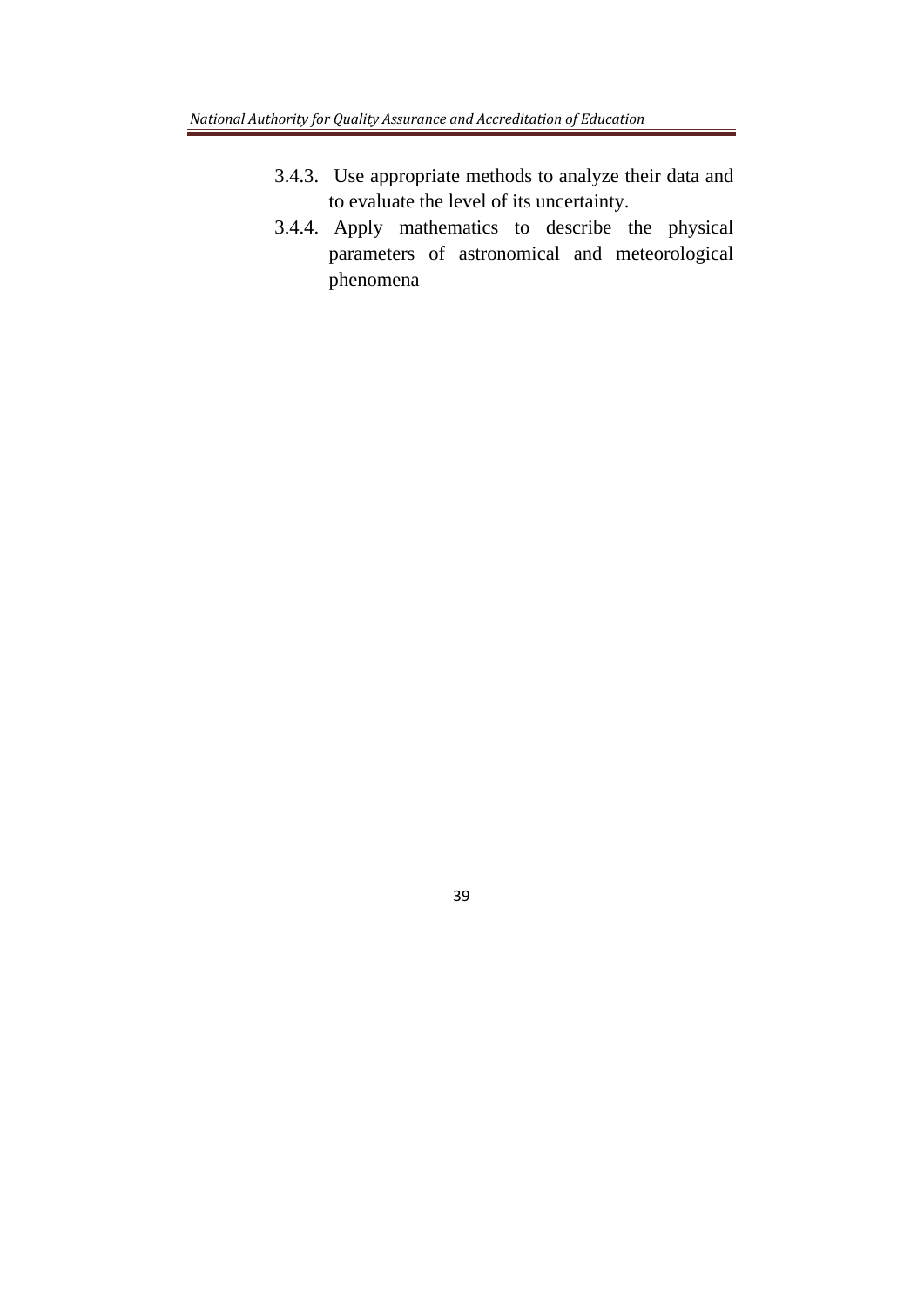| area                            | Percentage     | <b>Tolerance</b> |
|---------------------------------|----------------|------------------|
| <b>Basic Science</b>            | 28             | 27-29            |
| Humanities (including language) | 6              | $5 - 7$          |
| Specialty (professional)        | 50             | 48-52            |
| Computer and IT                 | 6              | $5 - 7$          |
| Research and graduation project | $\overline{2}$ | $1 - 3$          |
| (Discretionary)<br>Others       | 8              | $7-9$            |

# **II. Curriculum Structure**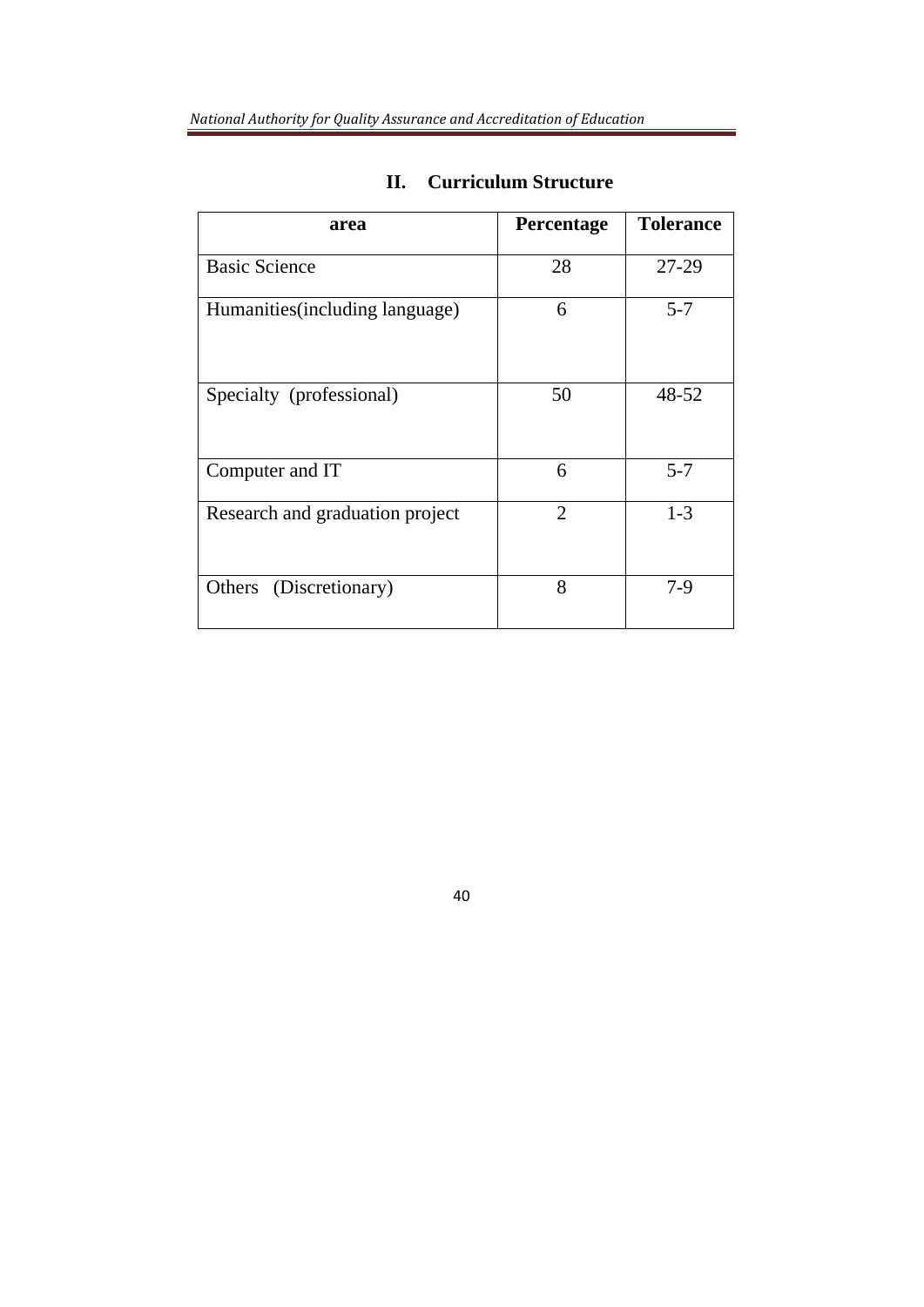### **III. Glossary**

### **1. Institution**

A University, faculty or higher institute providing education programs leading to a first university degree or a higher degree (Master's or Doctorate).

### **2. Graduates Attributes**

Competencies expected from the graduates based on the acquired knowledge and skills gained upon completion of a particular program.

### **3. National Academic Reference Standards (NARS)**

Reference points designed by NAQAAE to outline / describe the expected minimum knowledge and skills necessary to fulfill the requirements of a program of study*.*

## **4. Academic Standards**

Reference points defined by an institution comprising the collective knowledge and skills to be gained by the graduates of a particular program. The academic standards should surpass the NARS, and be approved by NAQAAE.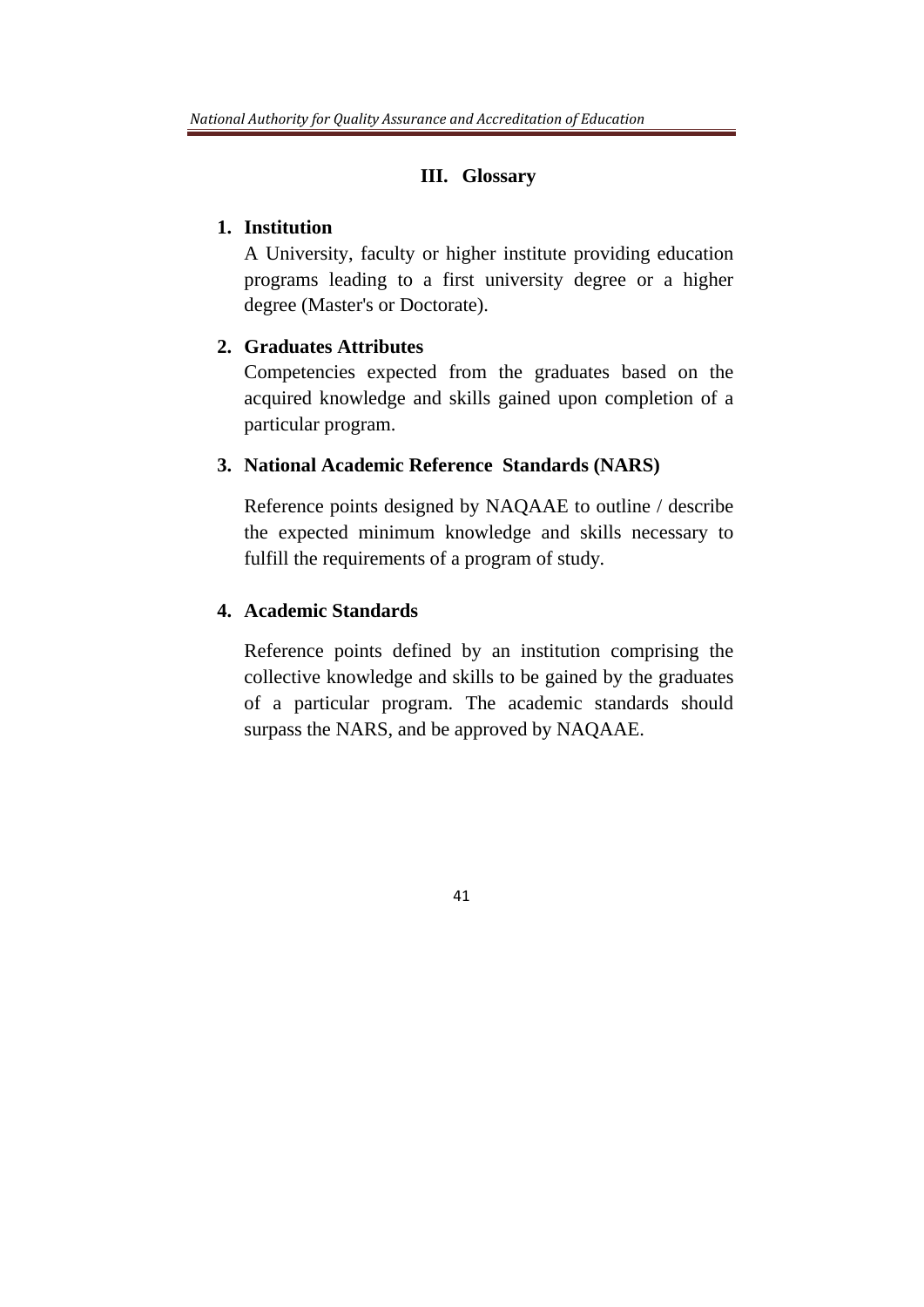#### **5. Subject Benchmark Statements**

Guideline statements that detail what can be expected of a graduates in terms of the learning outcomes to satisfy the standards set for the program. They enable the outcomes to be compared, reviewed and evaluated against agreed upon standards.

#### **6. The Program**

A set of educational courses and activities designed by the institution to determine the systematic learning progress. The program also imparts the intended competencies required for the award of an academic degree.

### **7. Intended Learning Outcomes (ILOs)**

Subject-specific knowledge, understanding and skills intended by the institution to be gained by the learners completing a particular educational activity. The ILOs emphasize what is expected that learners will be able to do as a result of a learning activity.

### **8. Knowledge and Understanding**

Knowledge is the intended information to be gained from an educational activity including facts, terms, theories and basic concepts. Understanding involves comprehending and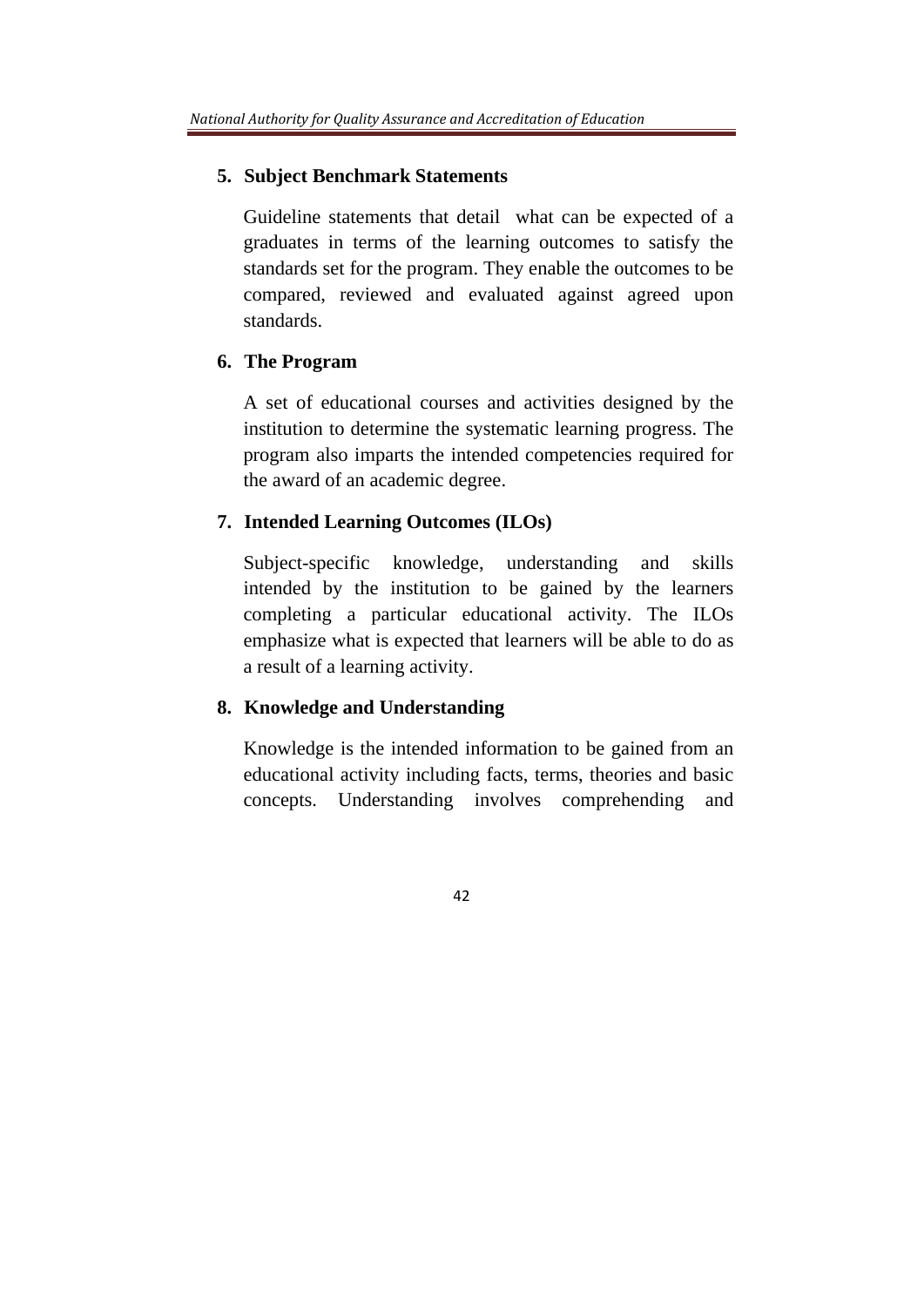grasping the meaning or the underlying explanation of scientific objects.

#### **9. Intellectual Skills**

Learning and cognitive capabilities that involve critical thinking and creativity. These include application, analysis, synthesis and evaluation of information.

#### **10. Professional and Practical Skills**

Application of specialized knowledge, training and proficiency in a subject or field to attain successful career development and personal advancement.

### **11. General and Transferable Skills**

Skills that are not subject-specific and commonly needed in education, employment, life-long learning and self development. These skills include communication, team work, numeracy, independent learning, interpersonal relationship, and problem solving... etc.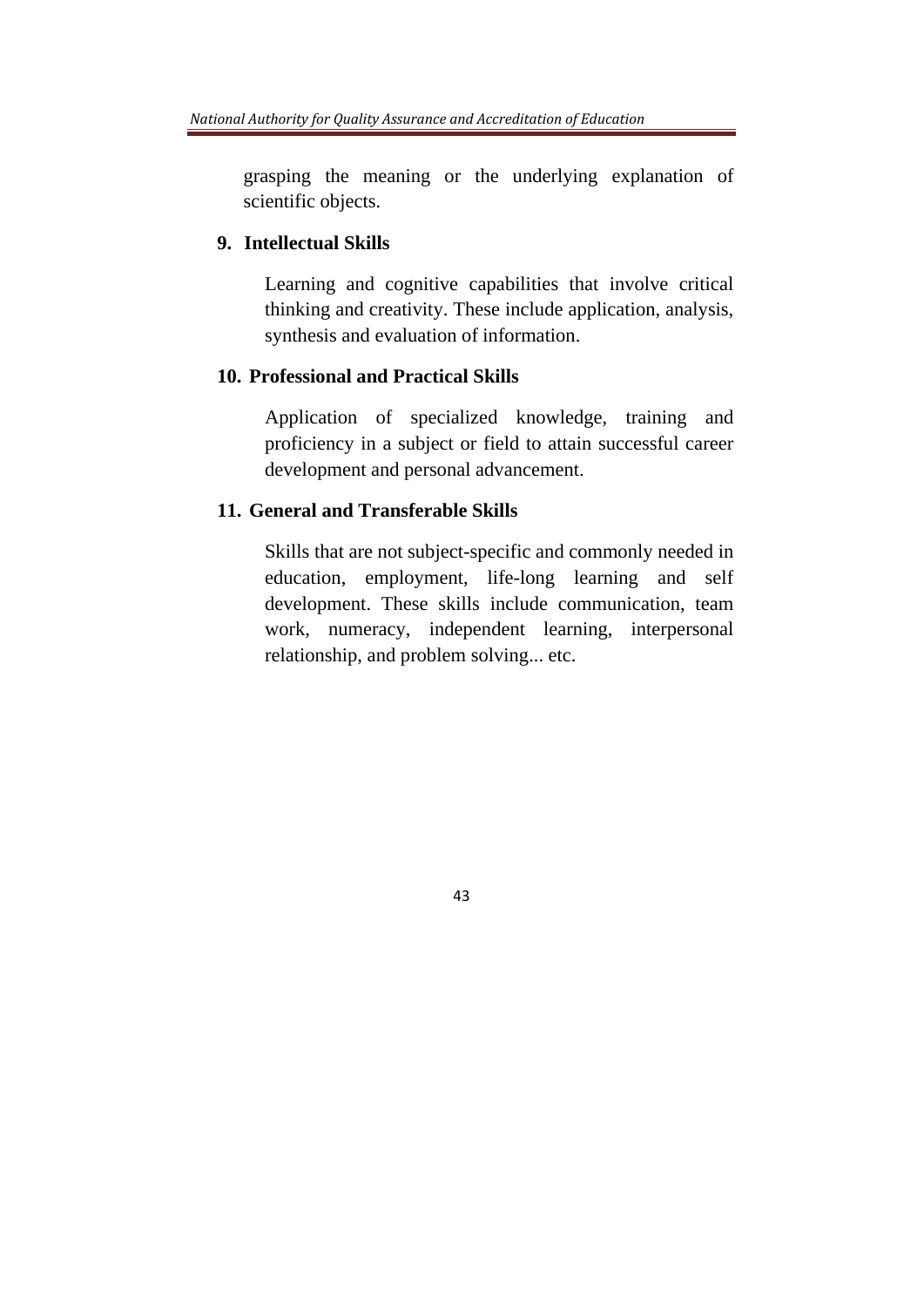### **IV. References**

- 1. http://www.qaa.ac.uk
- 2. http://www.aucegypt.edu/academics/
- 3. http://www.carleton.ca/
- 4. http://www.math.colostate.edu/
- 5. http://www.ams.org
- 6. http://www.csudh.edu/math/
- 7. http://euler.slu.edu/undergrad.html
- 8. http://www.agu.org
- 9. www.bergenofs.no/careers
- 10. www.pglweb.com
- 11. www.enscitech.com
- 12. http://www.unixl.com/dir/physical\_sciences/geology/geophys ics/
- 13. http://boris.qub.ac.uk/ggg/resources/frame.htm
- 14. http://wtf.blogharbor.com
- 15. www.hsvest.is/masters\_program/
- 16. www.childhooddiseases.org
- 17. www.greenbiz.com/new-jobs
- 18. http://www.unixl.com/dir/life\_sciences/biology/
- 19. www.qaa.org/biosciences
- 20. www.sloning.de
- 21. http://www.unixl.com/dir/molecular\_sciences/biochemistry/
- 22. http://www.prospects.ac.uk/links/options
- 23. www.biotec-fischer.com
- 24. www.physsci.heacademy.ac.uk